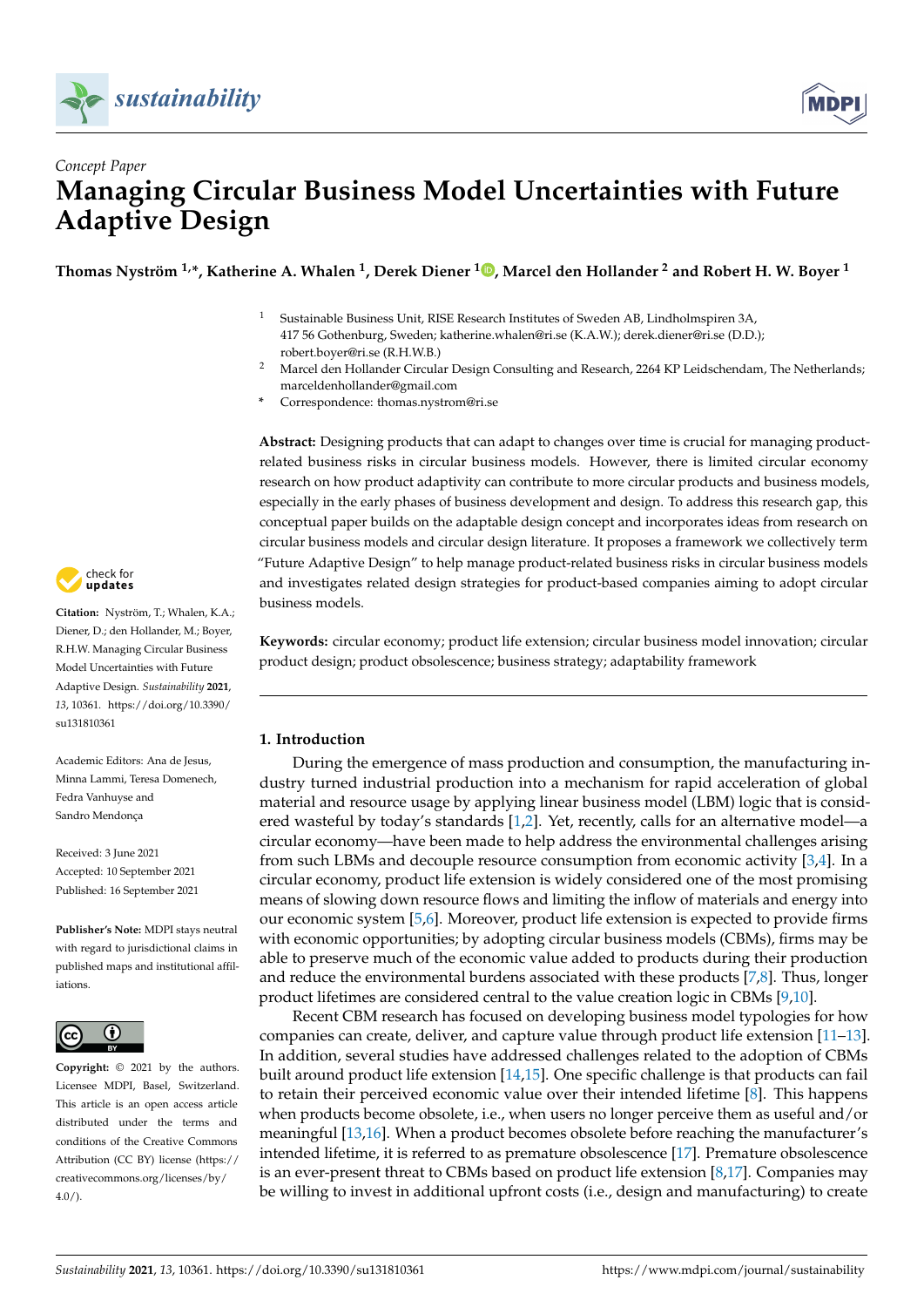more durable products that reduce future costs (i.e., manufacturing and maintenance), but risk being unable to recover these investments if premature obsolescence occurs due to future uncertainties.

Future uncertainties can be defined as hard-to-predict changes in product contexts (e.g., stylistic trends, technological compatibility, legal conditions) occurring over the (planned) duration of a product's lifetime and leading to a foreshortening of a product's intended life [\[8\]](#page-14-7). One approach to help avert the onset of premature obsolescence is designing products that can adapt to future uncertainties [\[18\]](#page-15-0). Hence, it is argued that finding ways to minimize the risk of premature obsolescence by creating adaptable products could support CBM adoption. However, and up until now, a cohesive set of principles to support designers and business professionals in the design of future adaptable products for CBMs, which we refer to as "Future Adaptive Design", is lacking.

Adaptable design research [\[19,](#page-15-1)[20\]](#page-15-2) provides a useful starting point in helping to develop and establish such guidelines. Yet, to date, there appears to be little effort focused on combining adaptable design with circular economy research. This could be in part because traditional adaptable design approaches present a high threshold for usage during CBM innovation processes. Most existing CBM innovation tools are qualitative in nature and focused on generating initial concepts [\[21\]](#page-15-3), whereas adaptable design methods are the opposite: quantitative and detailed-oriented [\[22,](#page-15-4)[23\]](#page-15-5). Thus, the technical and quantitative approaches required in adaptable design may be prohibitively challenging for use in CBM development. Therefore, this conceptual paper addresses the following research question:

For companies wanting to adopt circular business models, what design strategies could help products adapt to future uncertainties, thus reducing the risk of premature product obsolescence?

The paper proceeds as follows: Section [2](#page-1-0) presents an overview of our approach. Sections [3](#page-1-1) and [4](#page-3-0) summarize existing literature from within design engineering and circular economy research. Section [5](#page-6-0) details how Future Adaptive Design could be operationalized for CBMs by introducing a conceptual framework of strategies oriented towards product design and business development. Section [6](#page-11-0) reflects on limitations, outlines future research, and draws conclusions for designers, business developers, and researchers.

# <span id="page-1-0"></span>**2. Method**

This research was initiated in response to Linder & Williander's [\[8\]](#page-14-7) identification of the need to reduce financial risks related to premature product obsolescence in CBMs. This paper first provides a background on adaptable design and related strategies from the design engineering field (Section [3\)](#page-1-1). Afterwards, literature on CBMs is presented in two parts. First, a background on CBMs that extend product lifetimes is provided and future uncertainties associated with such CBMs are identified (Section [4.1\)](#page-3-1). Next, circular product design strategies in literature are presented and evaluated for their ability to address future uncertainties (Section [4.2\)](#page-4-0). Based on the identified gaps, a conceptual framework for Future Adaptive Design is presented. This conceptual framework was developed following principles and steps established for the process of building conceptual frameworks as described by Jabareen [\[24\]](#page-15-6). Research began with a mapping exercise in which known design strategies were compiled from prior literature reviews on adaptable design [\[19\]](#page-15-1), design for X [\[25\]](#page-15-7), and circular design [\[5](#page-14-4)[,26\]](#page-15-8). These strategies were then analyzed for their ability to mitigate the risk of premature product obsolescence. Identified strategies were synthesized into a framework using an abductive reasoning approach in parallel with an iterative process of systematically combining, i.e., "going back and forth" [\[27\]](#page-15-9) (p. 555)between the literature findings and the empirical observations of applied design strategies, as detailed in Sections [5.2](#page-8-0) and [5.3](#page-10-0) of Nyström [\[28\]](#page-15-10).

# <span id="page-1-1"></span>**3. Adaptable Design**

Adaptable design is an established concept identifiable in the design engineering literature that initially focused on managing complexity from increased demand for product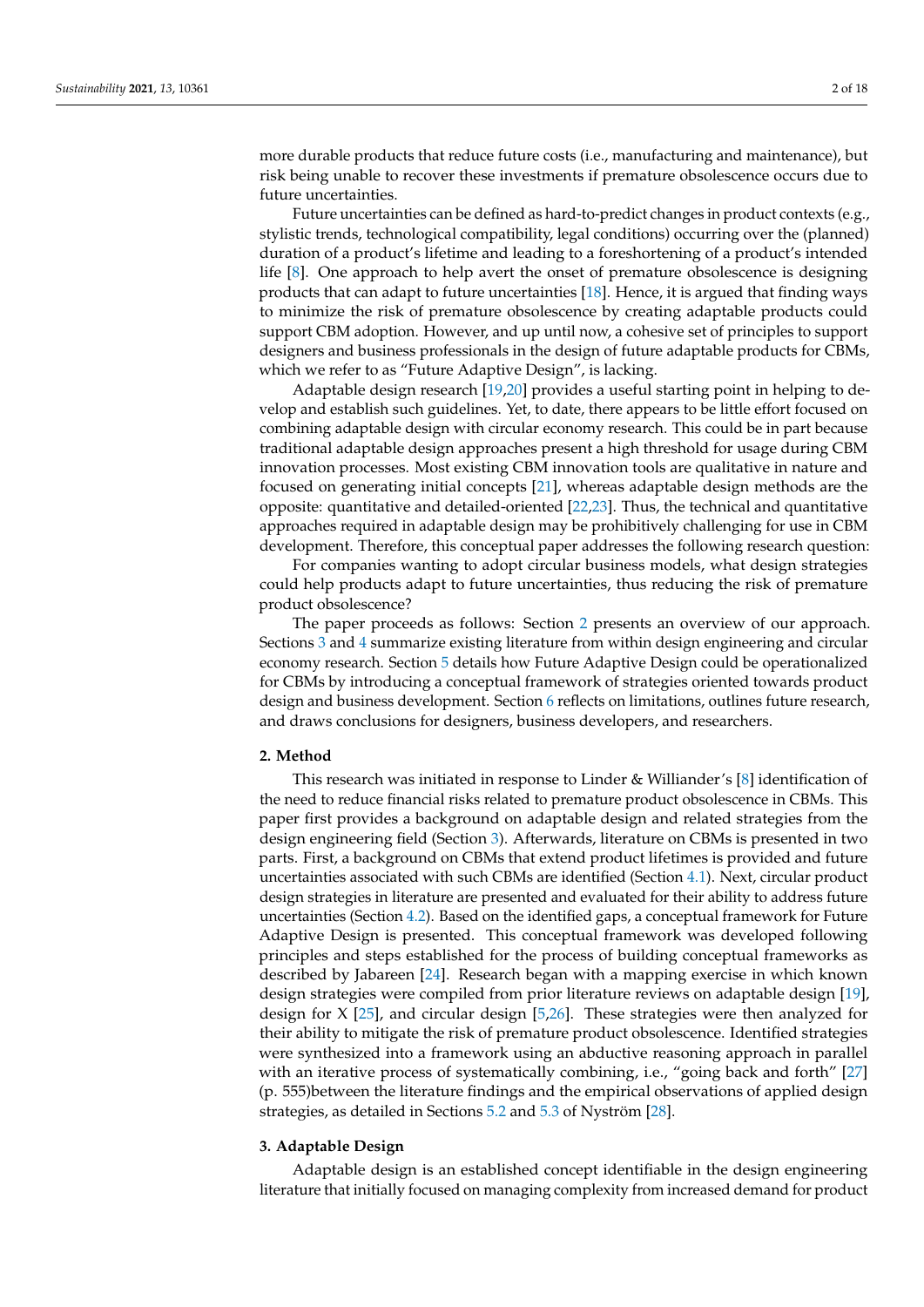customization in mass production [\[29\]](#page-15-11). Adaptable design is described as a "design for X" paradigm by Hashemian [\[30\]](#page-15-12). Design for X (DFX) is an umbrella term that covers many design philosophies, practices, and methodologies with the aim to help draw designers' attention to specific product characteristics (i.e., the "X") [\[31\]](#page-15-13). Benabdellah et al. [\[25\]](#page-15-7) categorize existing DFX methods into five categories: design for service; design for supply chain; design for quality; design for safety; and design for manufacture and assembly. Here, adaptable design falls under the latter category due to its initial application in production.

Two main approaches to adaptable design are identifiable in the literature: design adaptability and product adaptability [\[19\]](#page-15-1). Design adaptability is a design strategy for production. It focuses on creating designs (i.e., blueprints or CAD models) that are easily adjustable, thus increasing production efficiency [\[32\]](#page-15-14). The focus of product adaptability, on the other hand, is on the usage phase [\[20\]](#page-15-2). Designing for product adaptability equips products with the ability to change, alter, or modify capabilities and functions after their production. This allows products to respond to changing user needs, customer requirements, or other external factors [\[33\]](#page-15-15).

Considering the importance of prolonged product usage in circular business models that extend product lifetimes, this paper focuses on product adaptability. Product adaptability design methods consider several elements: flexibility, upgradability, and modularity [\[19\]](#page-15-1). Uckun et al. [\[33\]](#page-15-15) also argue for the inclusion of reliability and robustness. It is important to note, however, that robustness and reliability alone do not result in an adaptable product. Even though robustness and reliability generally contribute to product longevity, it is the product architecture that allows for or prevents adaptability. Based on Gu et al. [\[19\]](#page-15-1), the three main product adaptability design methods are defined as follows:

- flexibility: the ability of a product to perform a different function without significant alteration;
- upgradability: the ability to apply changes to a product to achieve better performance and meet new needs;
- modularity: developing a product to have a segregated architecture that allows parts and sub-components to easily detach.

Product adaptability can be either specific or general [\[19\]](#page-15-1). Specific adaptability is limited to adaptions for (future) changes that are predictable. General adaptability, on the other hand, provides greater future change potential, enabling products to adapt to needs and requirements unknown at the time of design. Modularity that is achieved through a segregated product architecture is often considered key to general adaptability as it enables parts or groups of parts (modules) to be swapped or replaced, without affecting the rest of the product [\[31](#page-15-13)[,34\]](#page-15-16). Other techniques to execute modularity include clustering—where like parts are grouped with other like parts—and platform design—where sub-components share a common base platform [\[35\]](#page-15-17). However, while many authors view modularity as a core part of adaptable product design, modularity is not only used for achieving product adaptability. Often modularization is used in cost-efficient production, enabling many attributes/configurations on one product platform [\[36\]](#page-15-18). This type of modularity does not automatically enhance the adaptability of products during their use phase. For example, the order of module assembly may not be optimized for replacement or modules may be assembled through techniques such as welding and gluing, leading to more timeconsuming and costly upgrades.

Gu et al. [\[19\]](#page-15-1) argue that adaptable design brings economic benefits for both companies and customers. Producers may be able to better address different customer needs through customization, while product owners (either customers or companies) can save costs if increased functionality through adaptable design allows them to avoid buying or making new products. In addition, environmental benefits can be achieved if new product production is avoided by replacing only a few new modules or components in already existing products. However, undertaking adaptable design also entails business risks. It may increase costs for companies because of additional product development processes [\[37\]](#page-15-19) or increase the use of expensive materials and production processes. Product designs must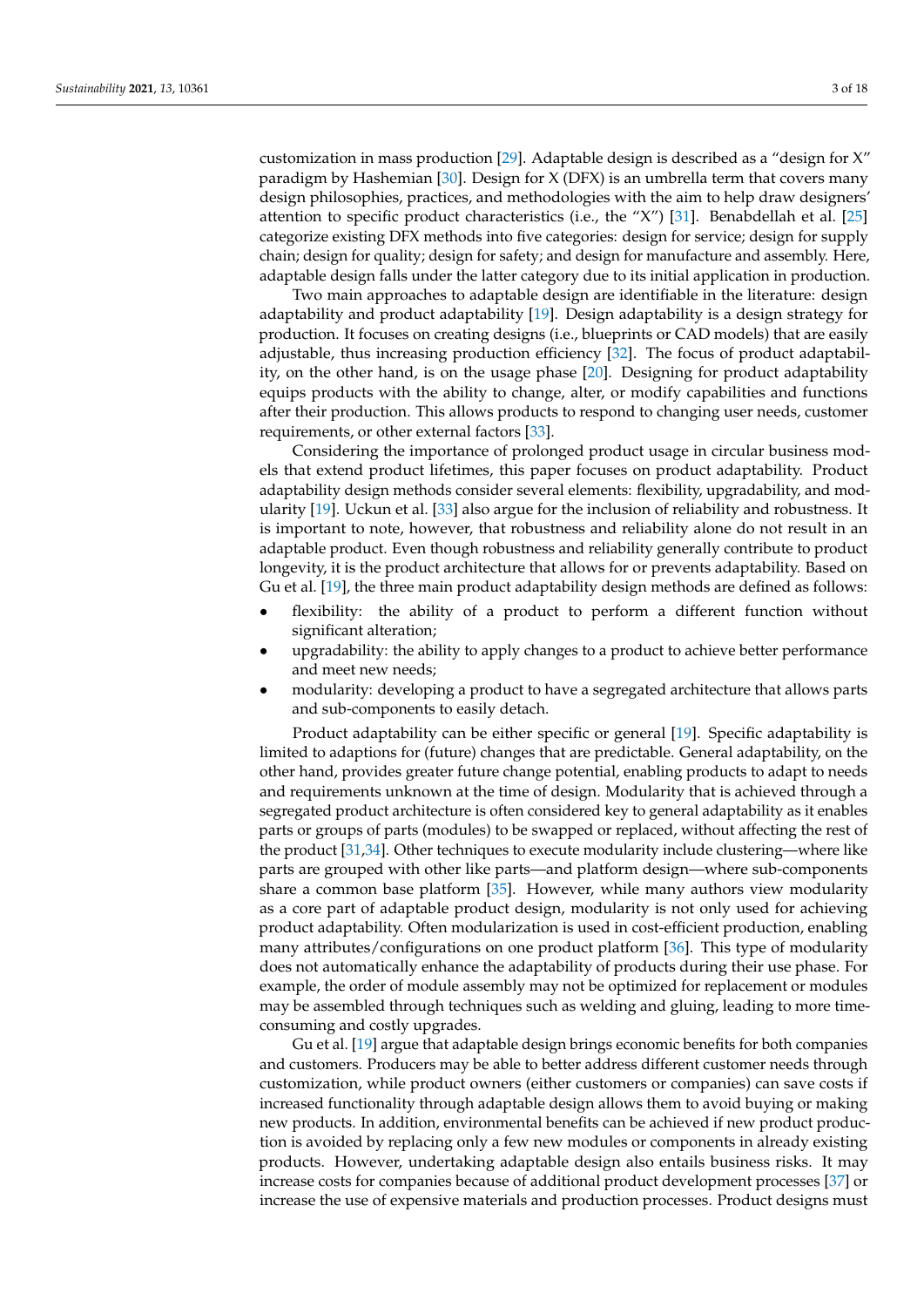also be assessed and modeled quantitatively by engineers [\[19\]](#page-15-1), and even after adaptable design is adopted and executed, it can be challenging to determine the actual financial benefits [\[38\]](#page-15-20). Uckun et al. [\[33\]](#page-15-15) suggest companies take a calculated risk when designing for adaptability, working towards an ideal long-term scenario where future income earned by being able to adapt the product and reduce future costs (or supply risks) might turn out to be lower than the initial design and manufacturing investment.

#### <span id="page-3-0"></span>**4. Approaches to Managing Future Uncertainties in CBMs**

#### <span id="page-3-1"></span>*4.1. CBMs for Product Life Extension and Their Inherent Future Uncertainties*

Linder & Williander [\[8\]](#page-14-7) define a circular business model as: "a business model in which the conceptual logic for value creation is based on utilizing the economic value retained in products after use in the production of new offerings." Thus, an essential factor in the business logic of CBMs is the ability to retain control over physical products and their embedded resources [\[13\]](#page-14-11), as this enables companies to repeatedly and reliably capture as much value as possible from extending product lifetimes. Ideally, this product value and integrity should be preserved through a sequence of systematic interventions (e.g., reuse, repair, remanufacturing, and material recycling) that is ordered in accordance with Stahel's Inertia Principle [\[6\]](#page-14-5). However, companies face numerous challenges with CBMs because they are a significant departure from the LBM approach.

The traditional LBM approach emphasizes the manufacture and sale of new products rather than extending the life of existing products. LBMs focus primarily on capturing monetary value from a unidirectional "take, make, use, and lose" flow of physical products made mostly from non-renewable, virgin resources in an ongoing series of one-off, transferof-ownership-rights transactions [\[39\]](#page-15-21). Profits in such LBMs arise from margins between sales price and cost for developing, producing, and selling products, multiplied by the total product volume sold [\[40\]](#page-15-22). In the 1920s, General Motors demonstrated one of the earliest large-scale examples of the artificially accelerated LBM approach by introducing new product models every year, a model soon emulated by other companies because it was a powerful tool for boosting product sales [\[41\]](#page-15-23). Today, these types of sales cycles have become even shorter in many industries, with the fashion industry offering more styles at lower prices in a shorter time period; some development and sales cycles are as short as two weeks [\[42\]](#page-15-24).

Short product cycles may be detrimental to the environment in terms of resource consumption, but they offer companies reduced risk regarding inherent future uncertainties. Future uncertainties in CBMs can be characterized by several drivers of product obsolescence (Table [1\)](#page-4-1). As noted by Burns [\[16\]](#page-14-14), obsolescence may not only be caused by a product's lack of physical durability, but also by changes in legislation or perception including consumer behavior and preference [\[43](#page-15-25)[,44\]](#page-15-26). In other words, products may still physically work and become prematurely obsolete, nonetheless. Previous studies confirm that product durability is often not the main reason for discarding products [\[45–](#page-15-27)[47\]](#page-15-28). Instead, it is other factors that trigger a product to become obsolete, such as product aesthetics and changing user preferences. In these cases, even though the product might still be able to fulfill the function it was originally designed for or could do so again with minor repairs, it is still perceived as undesirable by the user [\[43\]](#page-15-25).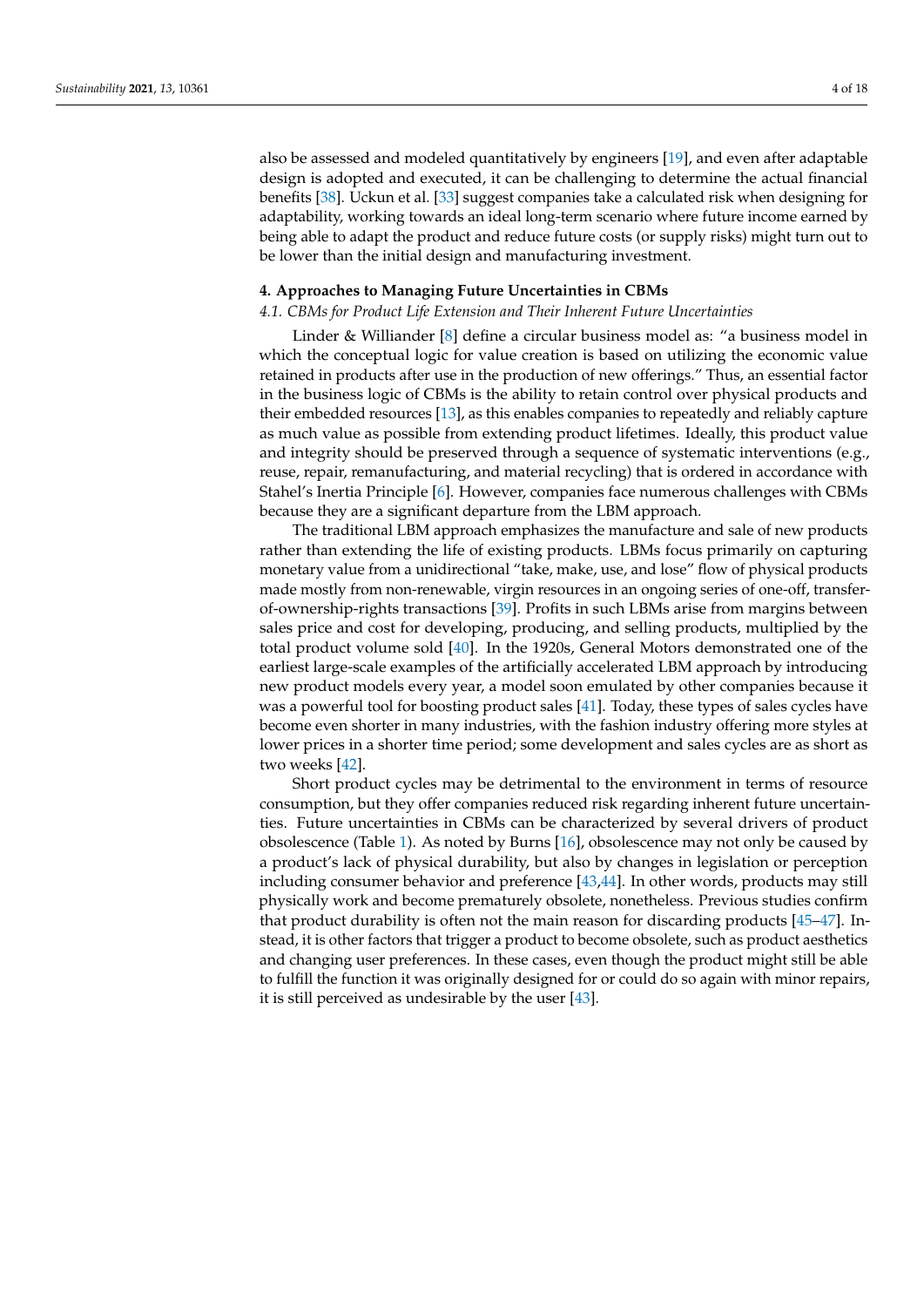<span id="page-4-1"></span>

| <b>Type of Future</b><br>Uncertainty | Description                                                                                                                                                                                                                                                          | How Does This Impact Circular<br><b>Business Models (CBMs)?</b>                                                |  |
|--------------------------------------|----------------------------------------------------------------------------------------------------------------------------------------------------------------------------------------------------------------------------------------------------------------------|----------------------------------------------------------------------------------------------------------------|--|
| Aesthetic obsolescence               | Discarding products due to product<br>appearance; caused by changing tastes,<br>e.g., fashion changes, or product states,<br>e.g., scratches and blemishes                                                                                                           | CBMs should consider a product's<br>aesthetics over its entire lifecycle                                       |  |
| Technical obsolescence               | Discarding products due to technical<br>performance; caused by mechanical<br>failure (e.g., due to wear or accidents) or<br>the introduction of technological<br>innovations that cause existing products<br>to become perceived as inferior and<br>lower performing | Products in CBMs should be able to be<br>repaired and/or upgrade to and be<br>compatible with new technologies |  |
| Social obsolescence                  | Discarding products because of changing<br>societal trends or legislation, e.g., existing<br>products are unable to comply with new<br>certification rules or emissions legislation                                                                                  | Products in CBMs should be able to<br>adapt or adjust to changing social trends<br>or legislation              |  |
| Functional obsolescence              | Discarding products due to a mismatch<br>between product and user needs; caused<br>by a product's inability to meet changing<br>user needs, e.g., need for increased space                                                                                           | Products in CBMs should address user's<br>changing functional requirements                                     |  |
| Economic obsolescence                | Discarding products due to the costs of a<br>product in use; users may discard<br>products prematurely if cost of<br>ownership, e.g., maintenance or repair,<br>increases and/or lower cost product<br>alternatives are available                                    | CBMs should consider a product's costs<br>over its entire lifecycle                                            |  |

**Table 1.** Inherent future uncertainties related to circular business models for product life extension (based on Burns [\[16\]](#page-14-14)).

If we consider products in CBMs from a temporal perspective, possibilities to avert premature product obsolescence not only occur during the product's design phase but also throughout the product's lifecycle. Here, Rose [\[48\]](#page-15-29) distinguishes between two approaches: preventative and curative actions. Building on this work, two fundamental approaches to addressing future uncertainties in products are identified in this paper:

- 1. Preventive actions: occur in the product's design phase (i.e., before production and use); aim to improve the product's ability to avoid premature obsolescence and stay relevant for longer through better product design; help prevent premature product obsolescence by designing a product that has capacity to be expanded or modified beyond its original specifications.
- 2. Curative actions: occur in the product's use phase; associated with the promotion of processes and technology approaches that can be applied to products throughout their lifetimes; help avoid premature product obsolescence by continuing to support products after the design phase.

# <span id="page-4-0"></span>*4.2. Circular Product Design Approaches for Long-Lasting Products*

Circular design literature emphasizes the design of technically long-lasting products through robustness and durability [\[49\]](#page-15-30)—even though most products become obsolete for reasons beyond product durability, as described in Section [4.1.](#page-3-1) In a recent systematic literature review of circular design and DFX literature, Sassanelli et al. [\[26\]](#page-15-8) identify several circular design strategies aimed at product life extension, including design for multiple lifecycles, design for maintenance, and design for reliability. Interestingly, they also conclude that most existing circular design frameworks are theoretical and lack validation in practice.

Terms such as "product adaptability" have been used previously within circular economy design literature. Authors such as Bocken et al. [\[49\]](#page-15-30) and Bovea and Perez-Belis [\[50\]](#page-16-0)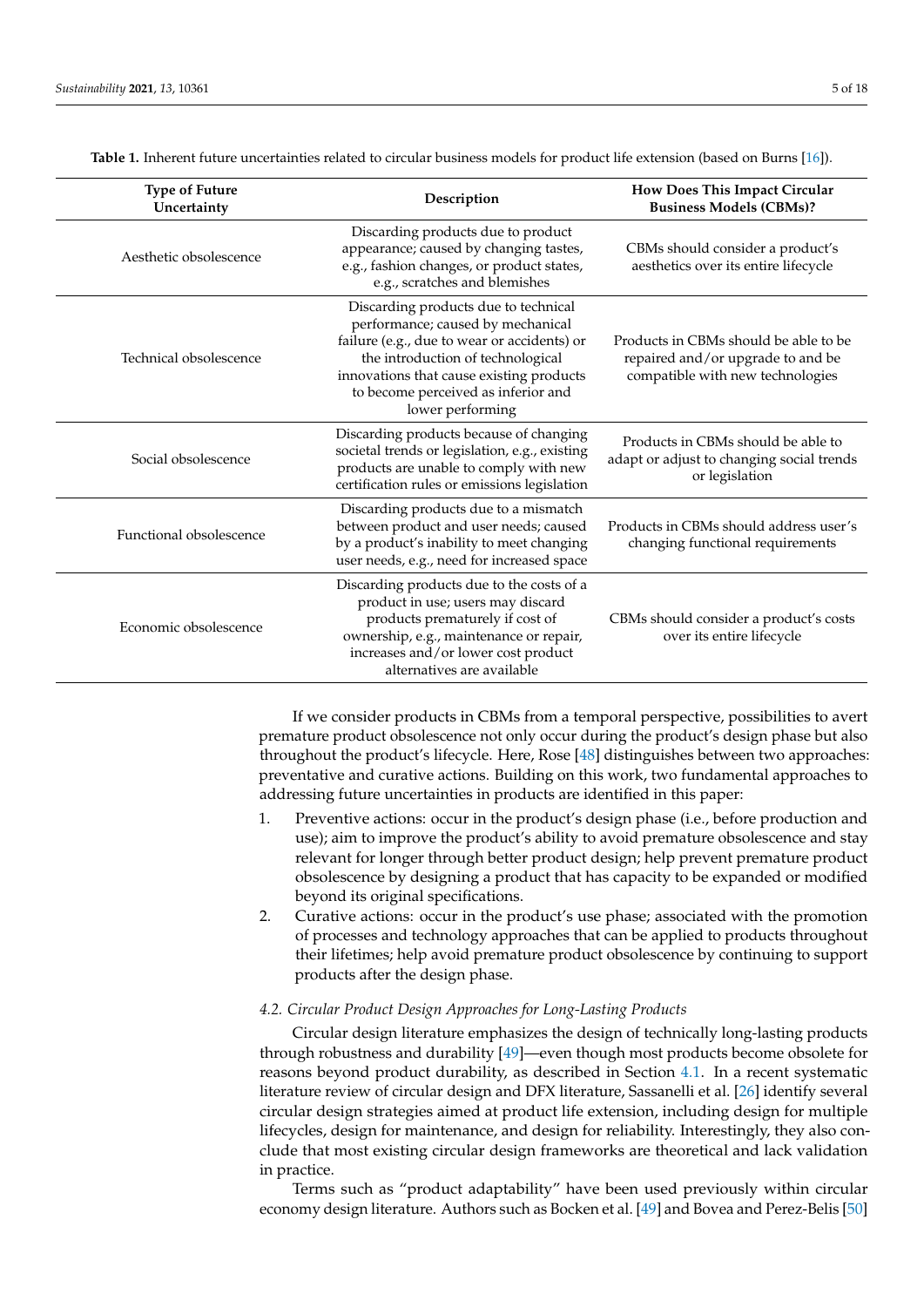have encouraged product adaptability, with Bocken et al. [\[49\]](#page-15-30) p. 311, for example, defining this as the process of "designing products to allow for future expansion and modification." However, one shortcoming of these works is they do not offer guidelines or methods for how to achieve and apply such strategies in practice. An early contribution to circular design research by van den Berg and Bakker [\[51\]](#page-16-1) highlights the importance of designing "future-proof" products for a circular economy by making products "last long" (i.e., design for performance, reliability, and durability). The authors also point out the importance of making product "use long" (i.e., design for upgradability, adaptability, timeless design, road-mapping, and anticipating legislation). However, again, one shortcoming of this research is that the means for implementing these strategies during the design process are not clear.

Den Hollander [\[13\]](#page-14-11) provides a more recent contribution by arguing that achieving long product lifetimes requires preserving the perceived (i.e., subjective) value of a product over time. He suggests this can be achieved by designing the tangible product in conjunction with the intangible business model context, a roadmap for planned interventions, and value propositions for the total lifetime of a product; thus, the product and its business model contexts are aligned ahead of time for the product's entire planned lifetime. His approach, however, does not explicitly account for unexpected changes in context over the preplanned lifetime of a product. This is also true for the three main design directions den Hollander et al. [\[5\]](#page-14-4) identify for managing product obsolescence in circular business models: resisting obsolescence, postponing obsolescence, and reversing obsolescence. Each of these three directions offers several design strategies that can be used to encourage product longevity (see Table [2\)](#page-5-0). Yet, the strategies give products limited ability to adapt to future changes, especially those unknown at the time of design.

|                                 | Design for Physical Durability  |  |  |
|---------------------------------|---------------------------------|--|--|
| Resisting product obsolescence  | Design for Emotional Durability |  |  |
|                                 | Design for Maintenance          |  |  |
| Postponing product obsolescence | Design for Upgrading            |  |  |
| Reversing product obsolescence  | Design for Recontextualizing    |  |  |
|                                 | Design for Repair               |  |  |
|                                 | Design for Refurbishment        |  |  |
|                                 | Design for Remanufacture        |  |  |
|                                 |                                 |  |  |

<span id="page-5-0"></span>**Table 2.** Overview of main circular design approaches (based on den Hollander et al. [\[5\]](#page-14-4)).

Managing business model innovation and product design is a complex process, arising from a multitude of actors often working in parallel and with different world views and objectives [\[25\]](#page-15-7). Existing research, e.g., [\[13](#page-14-11)[,49\]](#page-15-30) stresses simultaneous co-creation and alignment between business model development and product design when creating CBMs. This is because long product life spans are conceptually at odds with the traditional LBM logic. Design efforts aimed towards transitioning an existing LBM towards longer product life are likely to fail unless the fundamental business logic is changed along with the product. At the same time, as noted in Section [4.1,](#page-3-1) trying to only implement a CBM based on product life extension—without considering designing for future uncertainties—leaves companies at risk for premature product obsolescence. However, research on how exactly to align the design of products and business models for a circular economy is still in its infancy [\[52\]](#page-16-2). Furthermore, existing circular design strategies do not also explicitly consider to what extent the product, in combination with the business model, should be able to adapt to unexpected changes in context.

This paper therefore contributes to research on circular economy and sustainable consumption and production by providing a framework for how product design and business model development could be combined to address premature product obsolescence in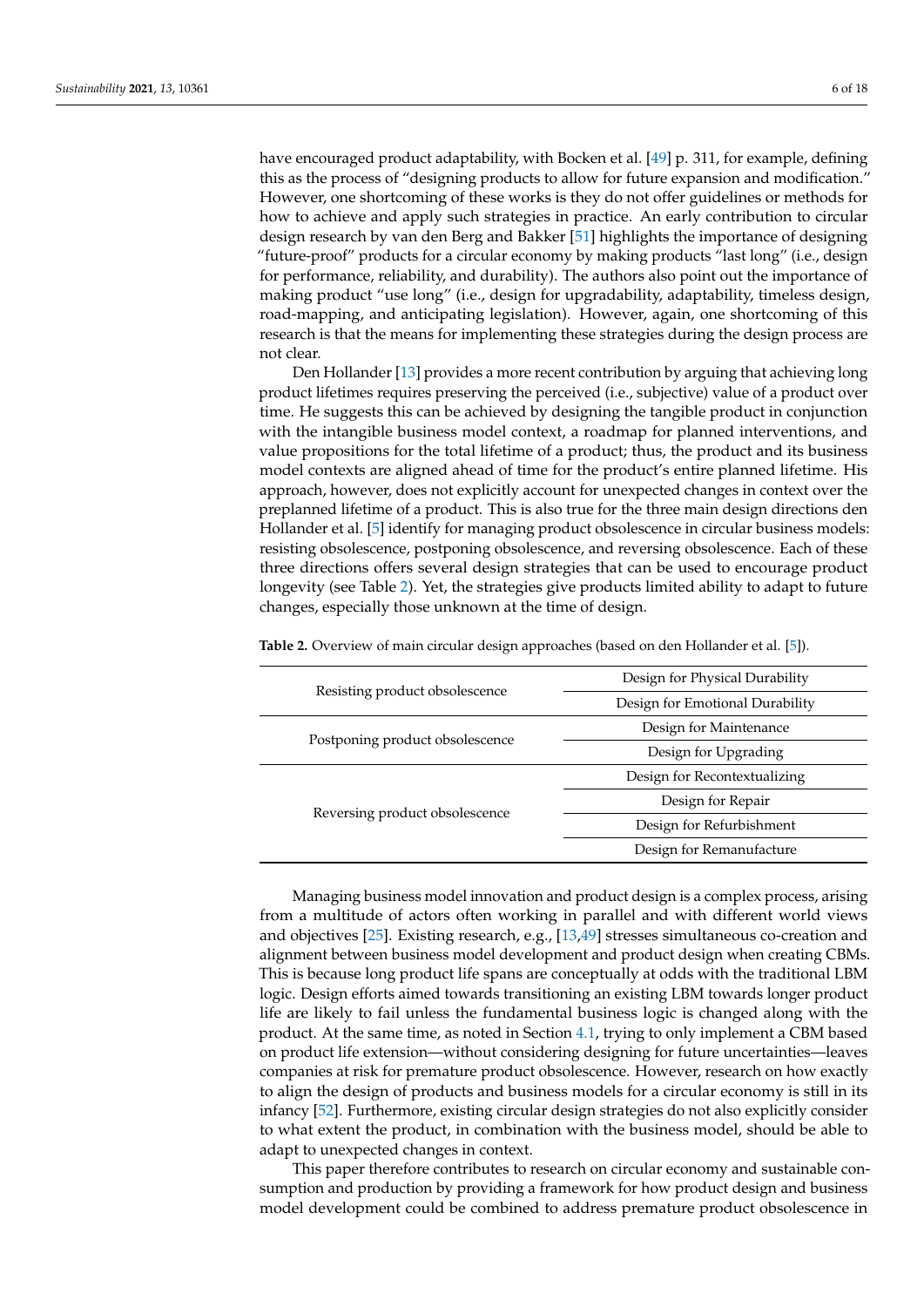CBMs. The next section brings together literature from the fields of circular design and circular business models (Section [4\)](#page-3-0) with that from the domain of adaptable design (Section [3\)](#page-1-1) to develop an initial terminology and framework of strategies for Future Adaptive Design. Several design strategies are not included because they are considered outside the scope of Future Adaptive Design. This includes design for long life through physical durability because although this strategy can certainly help increase a product's potential for avoiding obsolescence, its primary aim is not to help create products that can easily be adapted or modified to unforeseen changes in future context. As such, we view this as a strategy to be used *alongside* Future Adaptive Design rather than as a part of it. Additionally, strategies such as design for resource/energy efficiency were excluded because of their lack of primary focus on product life extension. Strategies like design for quality and safety are certainly a concern in product design, but we view them as something to be considered next to Future Adaptive Design. Finally, we suggest that emotional durability could be one outcome of applying Future Adaptive Design—rather than an integral part of the framework.

The grouping of the initial strategies presented in this article is intended to help multi-disciplinary teams in the early stages of developing CBMs for product life extension. This process invariably requires involvement by not just designers but also business developers. However, these two areas traditionally have different approaches that may result in tensions about what results to achieve and how work should be done [\[53](#page-16-3)[,54\]](#page-16-4). For example, while business model developers may focus on identifying product volumes and deciding unit pricing, designers may be fixated on product forms and desired product experiences. Therefore, an additional requirement considered when crafting our Future Adaptive Design approach was that it should be useable by both groups.

#### <span id="page-6-0"></span>**5. Towards Future Adaptive Design for Circular Business Models**

Building on the two approaches for improving product lifecycles presented in Section [4.1,](#page-3-1) Table [3](#page-6-1) summarizes the design strategies for Future Adaptive Design identified in this paper. Rather than view products as something produced at a specific time with set conditions, Future Adaptive Design views circular business models and products as "time fluid", i.e., being able to adjust and adapt over time to forces that have traditionally been exogenous to CBM innovation. Thus, Future Adaptive Design aims to assist companies in designing their products with sufficient potential to be adjusted and changed according to exogenous conditions unknown at the time of design and production, thus helping to reduce business risks in CBMs.

| <b>Strategies for Preventive Action</b>                                       | <b>Strategies for Curative Action</b>                       |
|-------------------------------------------------------------------------------|-------------------------------------------------------------|
| Multilayered modularity and<br>interoperability<br>Lifecycle service planning | Continuous service innovation<br>• Cascading customer usage |

<span id="page-6-1"></span>**Table 3.** Overview of the Future Adaptive Design strategies identified in this paper.

#### *5.1. Strategies for Preventive Actions*

In this section, we introduce and describe design strategies related to preventive actions for Future Adaptive Design.

## 5.1.1. Multilayered Modularity and Interoperability

"Multilayered Modularity and Interoperability" is the first Future Adaptive Design strategy proposed in this paper. The goal of this strategy is to reduce future uncertainties and help extend product lifetimes by designing products in ways that allow future product interventions and updates in response to changes in context unknown at time of design. Multilayered Modularity and Interoperability draws on modular design approaches common in software development and graphical user interface design that enable upgradeability and adjustments of software systems [\[55\]](#page-16-5) and from building design techniques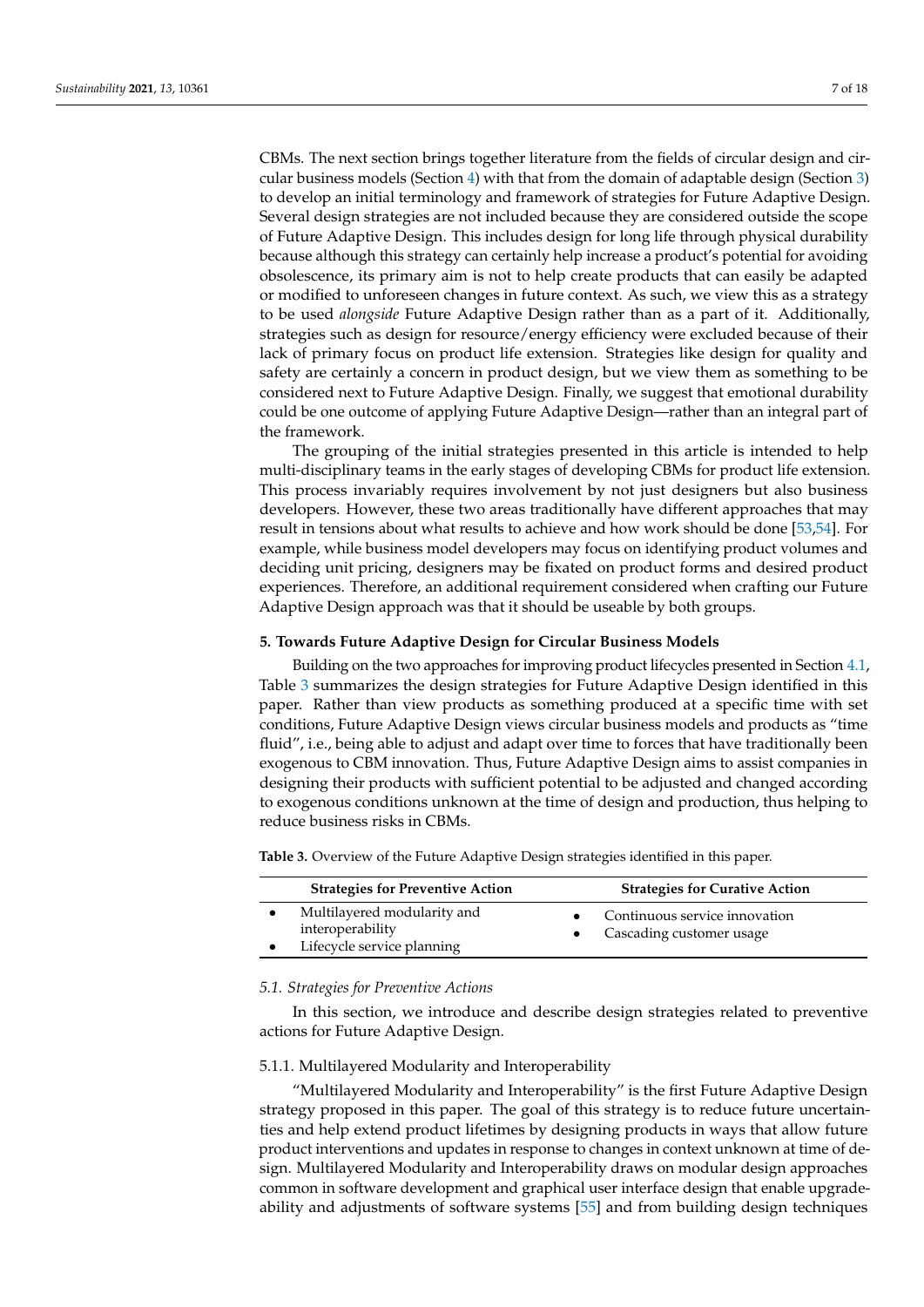that allow for physical changes [\[56\]](#page-16-6). In addition, design guidelines from adaptability [\[26\]](#page-15-8) as well as repairability and serviceability [\[57\]](#page-16-7) provide a foundation to address this challenge as they suggest that separating elements of a product architecture can facilitate more controlled outcomes.

One key aspect of Multilayered Modularity and Interoperability is developing a layerbased product architecture [\[55](#page-16-5)[,58\]](#page-16-8) that enables a product's components to be interchanged and updated as independently as possible. If layer-based product architecture is applied, changes can be made to one layer, without affecting the other layers. This helps combat obsolescence and assist in product value being more easily maintained over time, as various updates to a product can be done layer by layer. Interoperability, or the ability for these layers to remain compatible with each other [\[59\]](#page-16-9), is a prerequisite to these layers working together because premature product obsolescence will occur if current and future product modules have conflicts and cannot work together. Therefore, standardization and compatibility [\[26,](#page-15-8)[49](#page-15-30)[,60\]](#page-16-10) also play an important role in supporting Multilayered Modularity and Interoperability by helping to achieve product interoperability.

Examples of Multilayered Modularity and Interoperability can be found in existing products. To enable repair as well as the easy exchange of exterior design components, race cars are often designed with a tube frame, onto which a fiberglass shell is mounted, thus separating the function and shapes of the body exterior from the function and shape of the crash safety structure. This approach allows for lower cost of production tools and easier assembly, disassembly, repairs, and upgrades. In the Telecom industry, smartphone users with the Fairphone model 3 can upgrade to the 3+ model using an upgrade kit. This is made possible through a product architecture that allows for camera and speaker modules to be easily replaced and prevents users from having to buy an entirely new phone to achieve higher performance.

#### 5.1.2. Lifecycle Service Planning

"Lifecycle Service Planning" is the second Future Adaptive Design strategy defined in this paper. The goal of this strategy is to improve the product's ability to avoid premature obsolescence and stay relevant by planning for interventions that maximize the product's lifetime. Lifecycle Service Planning draws on design strategies such as design for maintenance [\[26\]](#page-15-8) and road-mapping [\[13,](#page-14-11)[51\]](#page-16-1). Here, scenario planning [\[61\]](#page-16-11) can provide an approach to foresee potential and likely future uncertainties. The maintenance discipline "reliability-centered maintenance" focuses in part on foreseeing possible equipment failures and planning maintenance interventions [\[62\]](#page-16-12). Similarly, procurement and management disciplines "total cost of ownership" and "life cycle costing" aim at estimating costs that occur beyond the initial acquiring of the product [\[63\]](#page-16-13). Product lifecycle management is also another approach for managing a company's products over their entire lifecycle [\[64\]](#page-16-14).

While multilayer modularity and interoperability focuses on designing a product to allow for interventions, Lifecycle Service Planning focuses on identifying and planning for interventions. In Lifecycle Service Planning, scenarios are created for the replacement of specific product components due to anticipated future uncertainties. For example, necessary component replacement can arise due to anticipated technical failure. However, changing aesthetic trends, new standards, or upcoming regulations are much harder to anticipate.

Like with reliability-centered maintenance, scenarios created through Lifecycle Service Planning could help consider what interventions to a product might occur or need to be able to be accommodated over its lifetime. For instance, the need for consumables, maintenance, repair, refurbishment, and other upgrade interventions can be identified by considering when various components will need to be exchanged due to obsolescence. Like with life cycle costing, the derived scenarios could also provide a basis to create overall cost calculations for the number and type of expected interventions, time requirements, and spare components needed. In this way, Lifecycle Service Planning can also be used to help identify financial risks associated with the product and its business model. For example,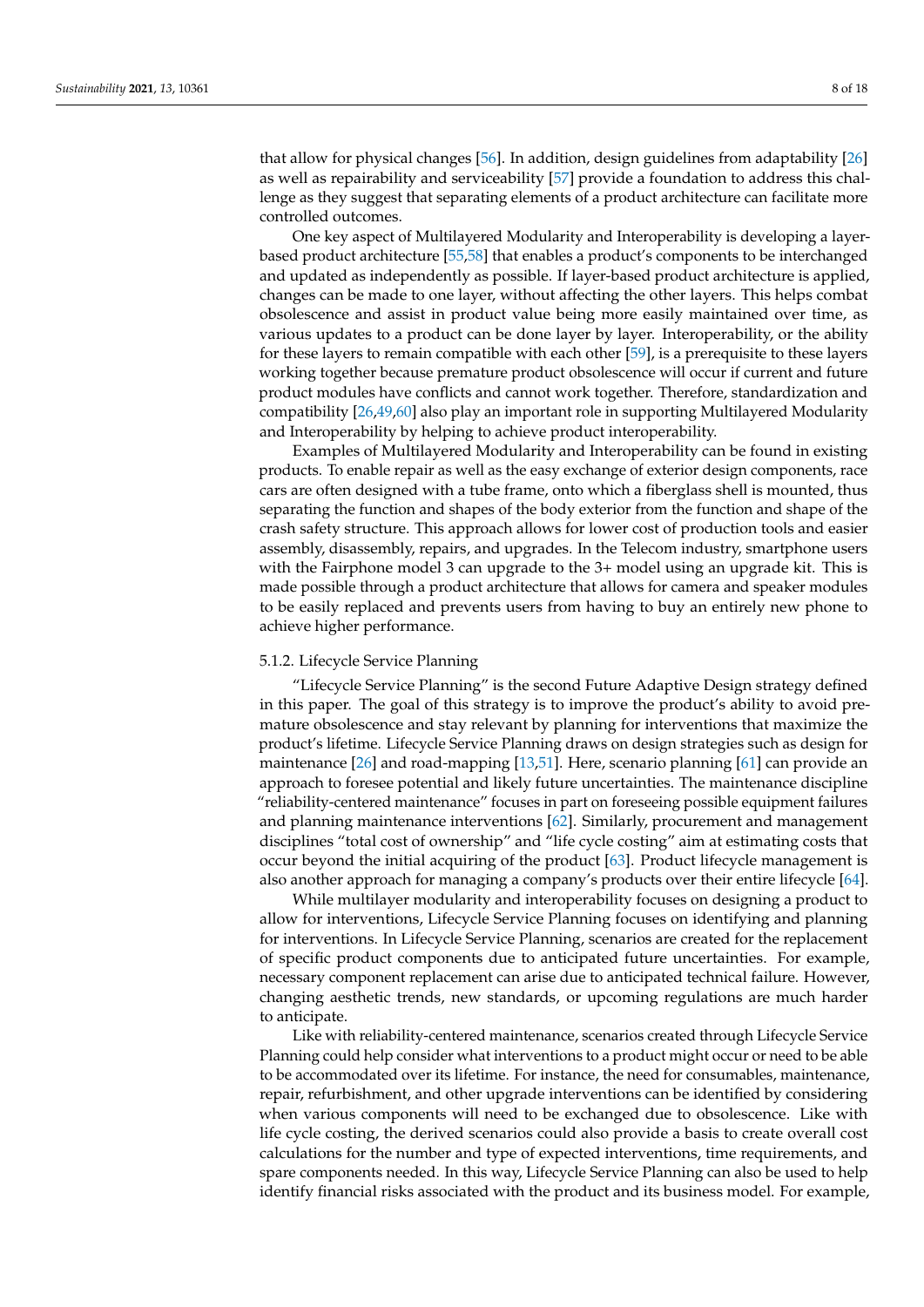cost estimates could be assigned to each anticipated component replacement, shedding light on costly product upgrades. Additionally, a timeline of interventions can facilitate the process of determining the right specifications for product durability, choices of technical standards, and choices of technology in the design phase, leading to a more obsolescence resistant product.

Lifecycle Service Planning can be used to address trade-offs in the lifecycle of a product and make informed decisions about which components to choose. One example of such trade-off is illustrated in personal computers where manufacturers must decide between using two types of data storage technologies: hard-disk drives with rotating parts or solidstate drives. While solid-state drives are more expensive upfront, they offer better storage, transfer performance, and resistance to vibrations. Whereas prolonging the lifetime of a hard-disk drive computer may require replacing its drive sometime in its lifecycle, such a replacement may not be necessary if a solid-state drive is initially chosen, therefore resulting in overall lower lifecycle costs.

#### <span id="page-8-0"></span>*5.2. Strategies for Curative Actions*

In this section, we describe the strategies considered relevant to curative actions for Future Adaptive Design. These strategies pertain to interventions that can be applied to products after production, i.e., during the use phase of a product.

#### 5.2.1. Continuous Service Innovation

"Continuous Service Innovation" is the third Future Adaptive Design strategy proposed in this paper. It builds from design strategies such as design for flexibility [\[19\]](#page-15-1) and design for service [\[25\]](#page-15-7) and advocates the use of service offerings to address obsolescence and keep products relevant in light of unexpected changes in context. Service dominant logic has previously been proposed as a way to enhance or even replace physical products [\[65,](#page-16-15)[66\]](#page-16-16). For example, services can be added or modified to maintain an acceptable level of user experience. Continuous Service Innovation therefore focuses on providing evolving hardware, software, or service updates to keep products relevant to users in an ever-changing context. In this way, Continuous Service Innovation works to address the concern that unexpected changes in user needs over time will make a product prematurely obsolete [\[43\]](#page-15-25). If businesses can develop supplementary services, new touchpoints, hardware, and/or software that satisfy changing customer wants and behaviors while keeping the same products in use, firms can reduce the risk of premature product obsolescence.

In contrast with multilayer modularity and interoperability which focuses on designing a product to allow for interventions, Continuous Service Innovation identifies which tangible (physical product) and intangible (service) interventions could be added throughout the product's lifecycle to prolong its use. Thus, in practice, Continuous Service Innovation could be deployed by monitoring current product usage or consumer behavior over the product lifecycle. This would enable companies to identify changing customer needs and new services or hardware that could be created to support product life extension. Here, digital technologies are expected to play an important role in Continuous Service Innovation by providing follow-up services [\[67,](#page-16-17)[68\]](#page-16-18) or software upgrades [\[69,](#page-16-19)[70\]](#page-16-20) to product users. Digital technologies can also be used to help inform Continuous Service Innovation and create new service content designed to address changing user needs. For example, tracking software that gathers user data and knowledge about product health can be used to inform predictive maintenance or upgrades [\[67,](#page-16-17)[68\]](#page-16-18).

Existing examples of Continuous Service Innovation include software updates which are common in vehicles and smartphones. Electric car company Tesla's v10.0 software release introduced new services such as where the car could autonomously drive to pickup the driver and entertainment functions such as karaoke. (The release, however, did present limitations in terms of backward compatibility for older vehicle models, which highlights the importance of multilayer modularity and interoperability and complementarity between strategies, as will be discussed later in Section [6\)](#page-11-0). Another example from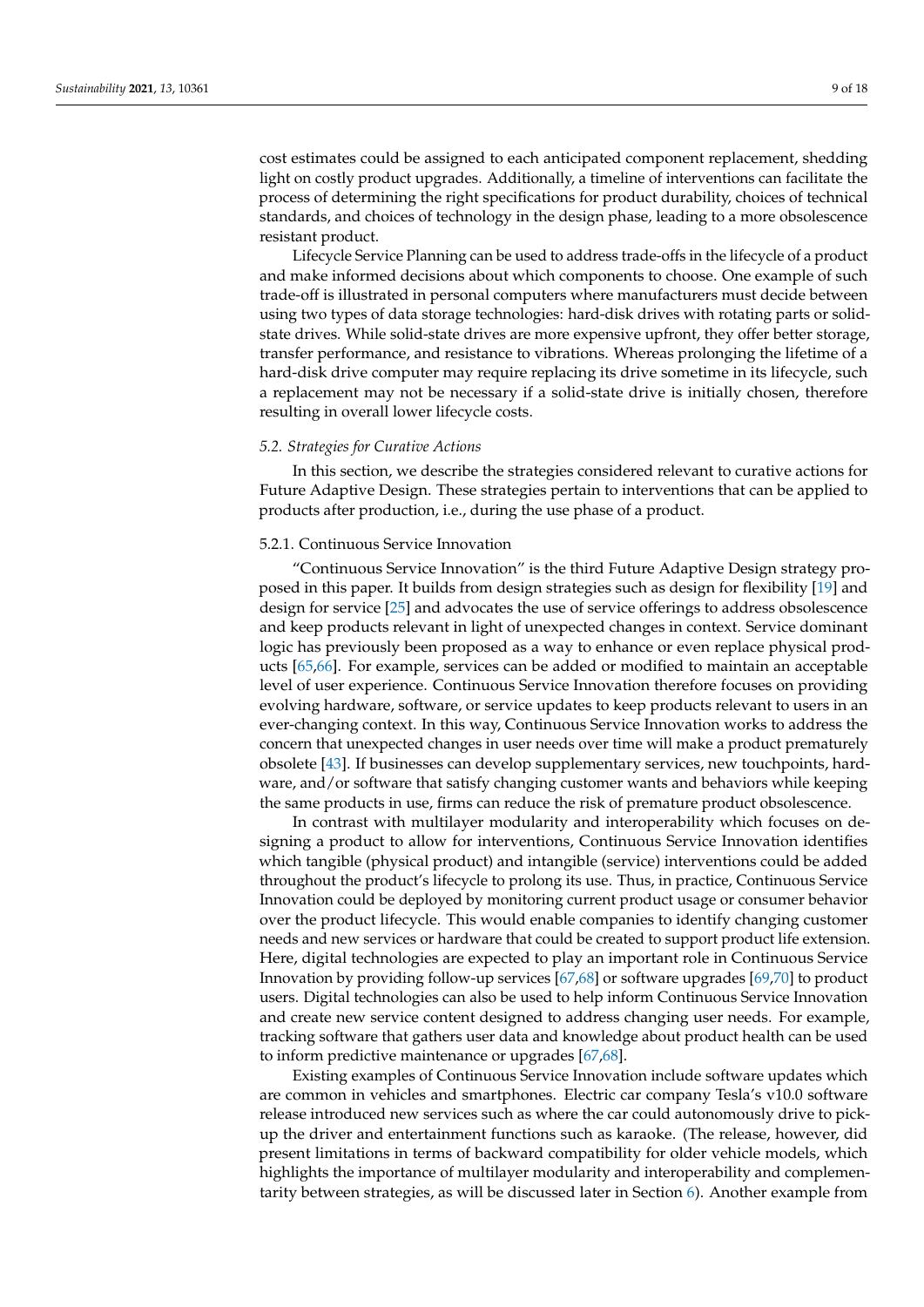the automotive industry is Volvo Cars "Slippery Road Alert", which was developed from existing user data. The service uses sensor data from vehicle behavior in cold weather conditions to send warnings to other drivers of the same brand within a certain range; it also provides condition information to road authorities.

Other existing examples of Continuous Service Innovation include farm tools where one specific product, such as a tractor, can be used for new agricultural applications by designing and producing new add-on tools [\[30\]](#page-15-12). Similarly, the cigarette lighter standard in cars has been converted to a power outlet for alternative and, in many cases, hardto-predict uses by several accessories including portable refrigerators, speakers, and air pumps. By enabling a product to be used for many applications that could not be foreseen at the time of design, Continuous Service Innovation is thus expected to contribute to increased circularity by contributing to increased product flexibility and higher product utilization [\[71\]](#page-16-21).

#### 5.2.2. Cascading Customer Usage

The final Future Adaptive Design strategy proposed in this paper is "Cascading Customer Usage". Drawing on strategies such as design for multiple lifecycles [\[26\]](#page-15-8) and cascaded use [\[52\]](#page-16-2), Cascading Customer Usage enables businesses to address premature obsolescence by identifying emerging contexts that can keep products and components in use for as long, and with as high utilization and value, as possible. Cascading products, components, and materials from one use to another is central to the circular economy and viewed as an important way to recirculate resources and minimize the input of virgin raw materials in an economy [\[72](#page-16-22)[,73\]](#page-16-23). Cascading is similar to the existing concepts of (1) "recontextualizing", defined as putting a product in a different context, pertaining to both function and user/owner [\[13\]](#page-14-11); (2) "repurposing", which suggests the idea of finding another place, context or application for a product in order to extend its lifetime [\[49\]](#page-15-30); and (3) the idea of "relinking", which refers to the reclamation or recycling of resource quality from a lower level to a higher level or to another substance cycle [\[74\]](#page-16-24).

In contrast to Continuous Service Innovation which identifies interventions that can be added to a product to prolong its useful life, Cascading Customer Usage focuses on identifying other contexts (pertaining to function as well as user/owner [\[13\]](#page-14-11)) for the product that can enable the preservation of its perceived value and thus lifetime extension. Within CBM innovation, Nußholz [\[75\]](#page-16-25) highlights the importance of cascading usage to ensure longer product lifetimes. In particular, she recommends identifying various types of customers and situations along the product lifecycle where a product and/or its component can have a second life (or more). This can enable the identification of new customer segments and new business opportunities. Thus, through effective cascading usage, products can deliver maximum product function and revenue through multiple uses.

One example of using Cascading Customer Usage to combat premature product obsolescence is Volvo Trucks in Gothenburg, Sweden, which converts electrical bus batteries into solar energy stores for housing. When the capacity of the bus battery is down to 80% after approximately three years of intense use in city traffic, it is taken out of service. However, it is estimated that the battery can serve another 10 years in a building due to different charge cycles and instantaneous current requirements. For example, a used electric bus battery can cut power peaks in an apartment house significantly, with a payback time of 5–7 years [\[76\]](#page-16-26). To further capitalize on embedded materials when component reuse and remanufacturing is not or no longer possible, the potential for recapturing value through material recycling should also be considered. One example of Cascading Customer Usage here is within tire recycling, where globally, a million tonnes of discarded scrap tires are often used as energy sources in concrete manufacturing or granulated for various landfill applications [\[77\]](#page-16-27). Instead, the Swedish company Scandinavian Enviro Systems uses pyrolysis as a method for material recycling. With this process, discarded tires can be broken down into their ingredients including oils, carbon black, textiles, and steel wires for use in new applications, thus yielding economic returns many times that of using tires as an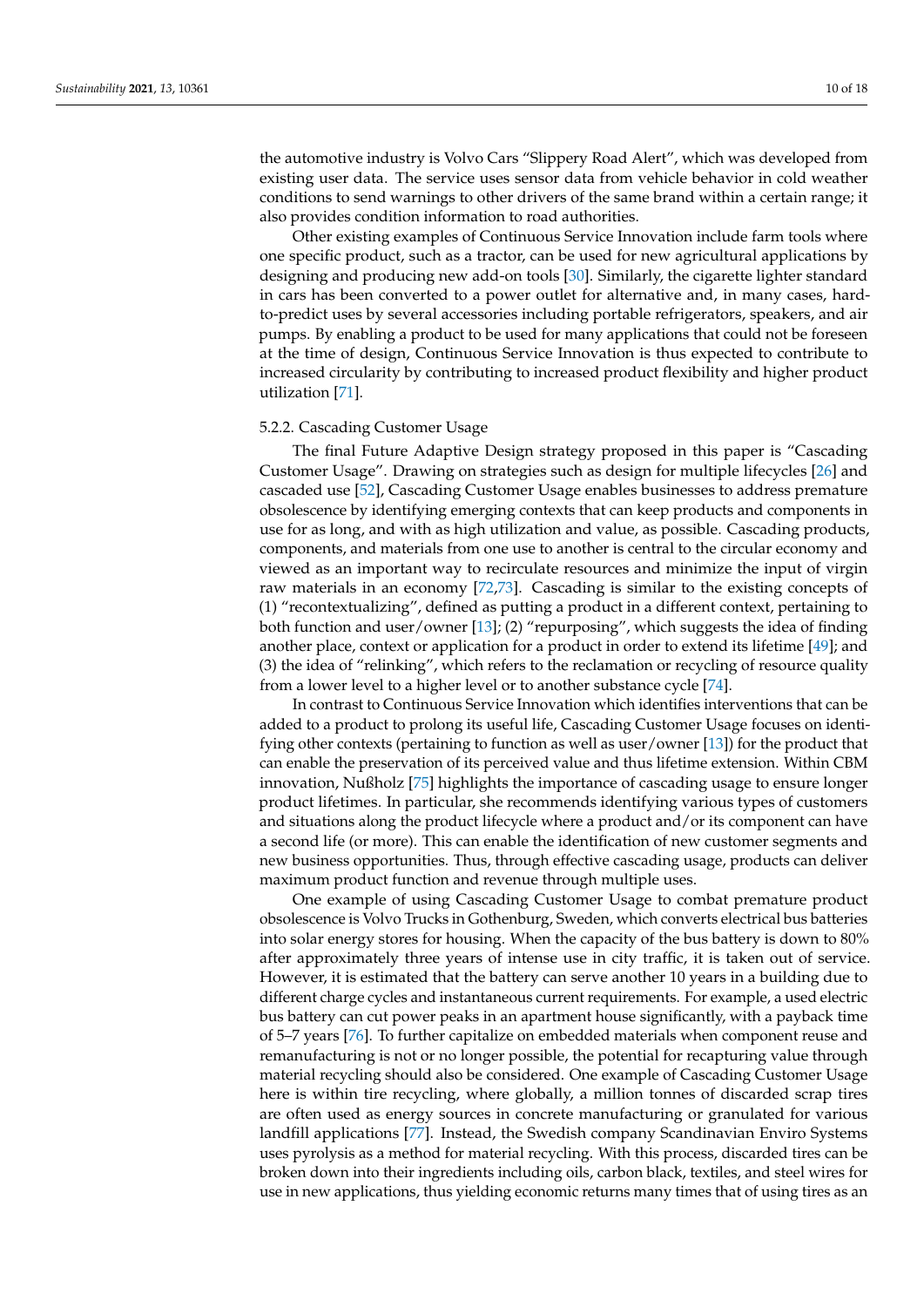energy source [\[78\]](#page-16-28). Table [4](#page-10-1) summarizes the introduced Future Adaptive Design strategies and how they help address future uncertainties in products.

**Table 4.** Summary of Future Adaptive Design strategies and how they address future uncertainty in CBMs.

<span id="page-10-1"></span>

|                                           | <b>Future Adaptive</b><br>Design Strategy          | <b>What This Strategy</b><br><b>Focuses On</b>                                                                                                                                                      | <b>How This Helps</b><br><b>Address Premature</b><br>Obsolescence                                                                                                                                                                                                 | <b>Related Design</b><br><b>Strategies</b>                                                                                            | Related<br>References       |
|-------------------------------------------|----------------------------------------------------|-----------------------------------------------------------------------------------------------------------------------------------------------------------------------------------------------------|-------------------------------------------------------------------------------------------------------------------------------------------------------------------------------------------------------------------------------------------------------------------|---------------------------------------------------------------------------------------------------------------------------------------|-----------------------------|
| Strategies for<br>Preventive Actions      | Multilayered<br>Modularity and<br>Interoperability | Designing a product<br>architecture to support<br>interventions that allow<br>for updates and<br>changes over the<br>product's lifetime                                                             | Premature obsolescence<br>can be postponed and<br>reversed if components<br>on separate layers can<br>be exchanged and<br>upgraded. This will be<br>valid for resisting<br>technical, functional,<br>aesthetical, and social<br>changes that<br>risk obsolescence | Design for:<br>Disassembly/<br>reassembly;<br>Compatibility;<br>Interoperability;<br>Modularity;<br>Standardization;<br>Upgradability | $[19,25,26,55-60]$          |
|                                           | Lifecycle Service<br>Planning                      | Planning for when<br>components will need<br>interventions over a<br>product's lifetime (and<br>when these<br>interventions will<br>take place)                                                     | Defines components<br>(and their costs) and<br>technologies that might<br>need to be exchanged<br>and upgraded over in a<br>product's lifetime, thus<br>addressing economic<br>and technical<br>obsolescence                                                      | Design for: Lifecycle;<br>Maintenance;<br>Reliability;<br>Road-mapping                                                                | $[13, 26, 51, 61 - 64]$     |
| <b>Strategies for Curative</b><br>Actions | Continuous Service<br>Innovation                   | Identifying emerging<br>changes in customer<br>needs over a product's<br>lifetime and what can<br>be done to keep the<br>product relevant to<br>users by upgrades of<br>new software<br>or services | Gives customers a<br>continuous<br>contemporary product<br>experience based on the<br>existing hardware, thus<br>reducing their need to<br>exchange for a new<br>product. Especially<br>relevant for aesthetical,<br>functional, and<br>social obsolescence       | Design for: Flexibility;<br>Recovery; Service;<br>Supportability                                                                      | $[19, 25, 30, 72 - 78]$     |
|                                           | <b>Cascading Customer</b><br>Usage                 | Identifying<br>usages/applications for<br>a product and its<br>components to<br>maximize utility                                                                                                    | Provides the product<br>owner with a possibility<br>for a revenue stream<br>from resale of<br>exchanged components,<br>remanufactured<br>components, or<br>recyclable materials.<br>Addresses technical and<br>functional obsolescence                            | Design for: Multiple<br>lifecycles; Cascaded use;<br>Řeuse; Recovery                                                                  | $[13, 22, 26, 52, 70 - 73]$ |

#### <span id="page-10-0"></span>*5.3. Conceptual Framework for Integrating Future Adaptive Design to Support Circular Business*

Building on the strategies for Future Adaptive Design, this section proposes a framework for Future Adaptive Design to help facilitate the adoption of product life extension business models in the transition to a circular economy. We argue, as visualized in Figure [1,](#page-11-1) that the aforementioned Future Adaptive Design strategies are integrated, and their application governed, by a concept we call "financially grounded adaptability."

In the concept of financially grounded adaptability proposed here, product and business model adaptivity are considered option values [\[38\]](#page-15-20). The purpose of this approach is to explore costs and potential revenues by designing and manufacturing products with a higher, or lower level, of adaptability to unknown changes in product context, i.e., to determine the business benefits of applying more or fewer Future Adaptive Design strategies. Managerial decisions on the use of Future Adaptive Design strategies should be informed through estimates of potential economic losses resulting from the occurrence of premature product obsolescence (business risks) versus potential additional revenues gained through the application of Future Adaptive Design strategies. Echoing the adaptive design literature as discussed in Section [3,](#page-1-1) an optimum must be found between economic loss resulting from the risk of premature product obsolescence and the costs associated with enacting Future Adaptive Design. An economic analysis such as the one proposed here could be a first point of guidance to academics and practitioners trying to decide whether, and to what extent, to adopt preventive and/or curative Future Adaptive Design strategies.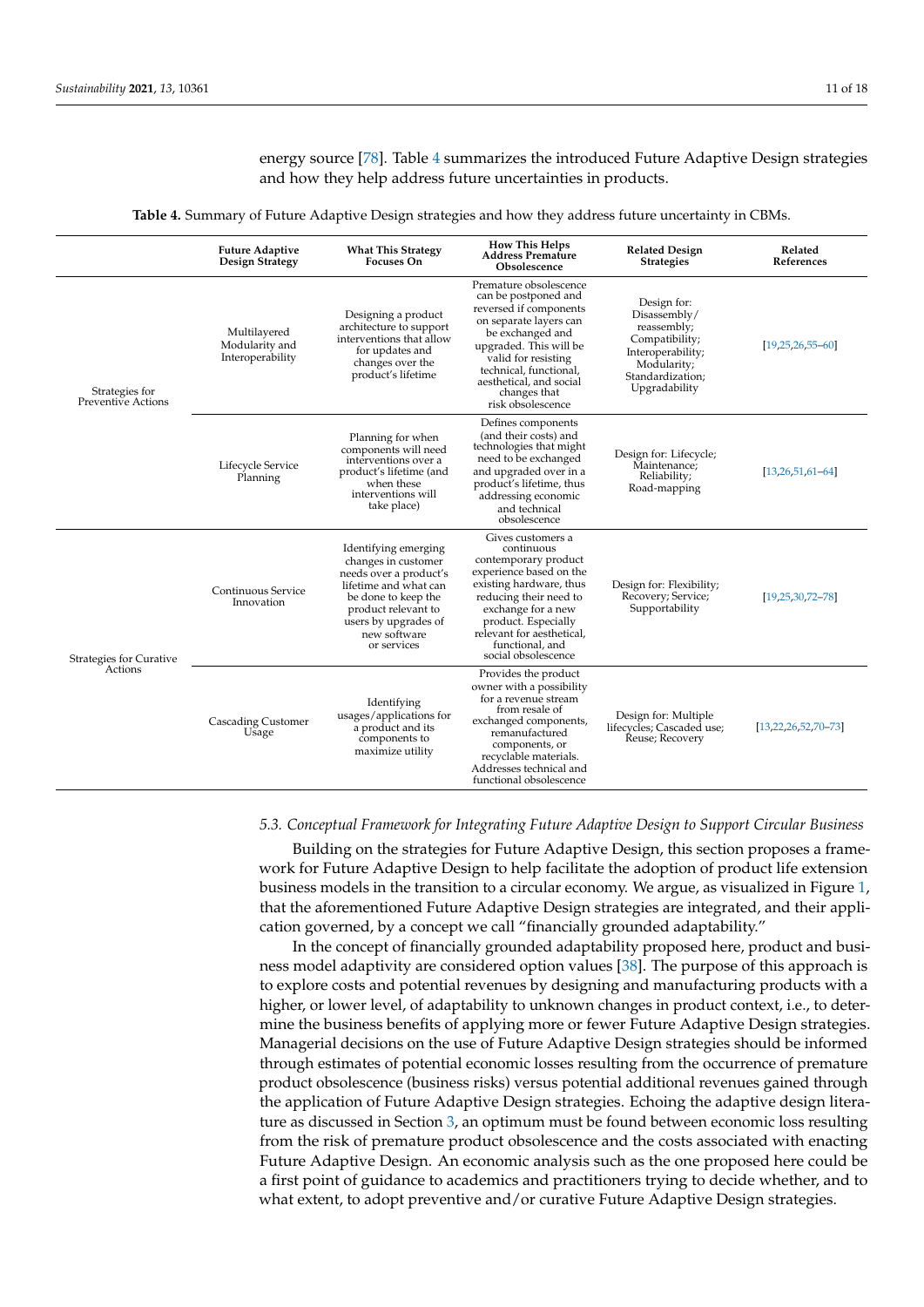<span id="page-11-1"></span>

**Figure 1.** Future Adaptive Design strategy framework for circular business models.

In undertaking future adaptable design for CBMs, a proposed starting point is identifying potential future uncertainties and their likelihood of occurrence. Based on this analysis, some Future Adaptive Design strategies may be determined to be more relevant than others due to the types of identified potential future uncertainties. Afterwards, a next step could also be to utilize existing quantitative adaptative design approaches to further help determine the "correct" level of adaptability. For example, engineers could use methods by Fletcher et al. [\[22\]](#page-15-4) and Li et al. [\[23\]](#page-15-5) to determine the most suitable product architecture for interchanging and updating components as independently as possible.

As we see it, a well-described, company-specific, circular vision is a prerequisite for using the Future Adaptive Design strategies. This will enable innovators to set goals for their CBMs that are rooted in and supported by company strategy. Backcasting from this vision [\[79](#page-16-29)[,80\]](#page-16-30) could help in the selection of one or more Future Adaptive Design strategies that should be applied to help achieve these goals. Although no specific order is given here for what Future Adaptive Design strategies are best to start with in a CBM innovation process, preventive actions can only be applied prior to production. As such, multilayer modularity and interoperability and Lifecycle Service Planning must be implemented during product design before production.

As illustrated by the arrows in Figure [1,](#page-11-1) preventive and curative actions can be viewed as ways to decrease costs and increase revenue over a product's entire lifecycle. Applying the strategies in practice is expected to be an iterative process. This is because strategies complement each other and the decision to apply them is informed by their financial viability. Complementarity between strategies is further reflected upon in the next section.

## <span id="page-11-0"></span>**6. Concluding Remarks**

This paper explores how designing products that can adapt to future uncertainties could help manage product-related business risks in CBMs. Answering our initial research question, "*For companies wanting to adopt circular business models, what design strategies could help products adapt to future uncertainties, thus reducing the risk of premature product obsolescence?*" the paper introduces several strategies for Future Adaptive Design, building on the taxonomy of preventive and curative actions by Rose [\[48\]](#page-15-29). A framework is presented that operationalizes these strategies for developing CBMs and addressing future uncertainties. It is proposed that Future Adaptive Design is a promising option for firms to approach the uncertainty of the future by designing products with a carefully considered level of future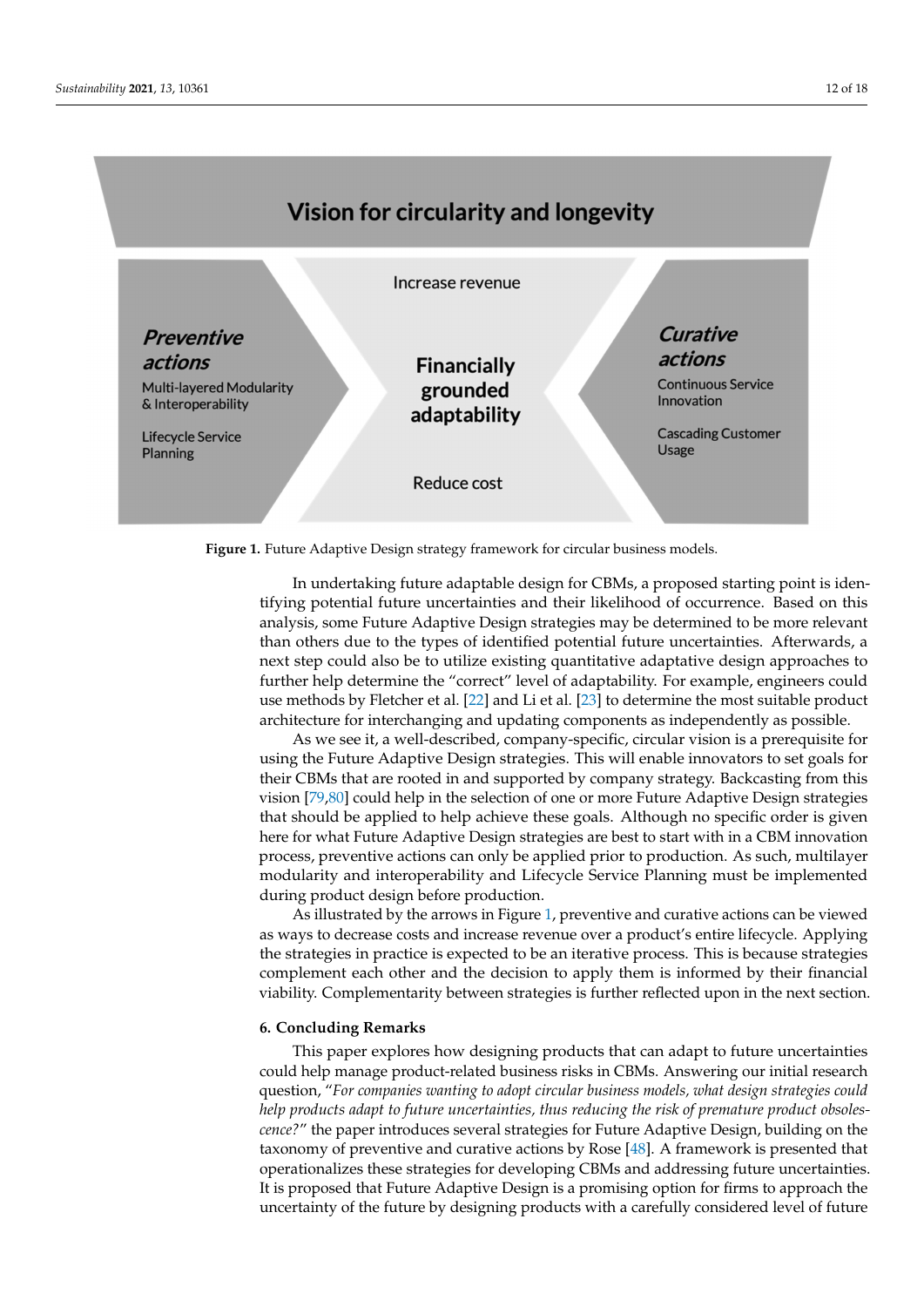adaptability. This includes considering the economic costs and gains involved in realizing this level of future readiness, thus providing a form of guidance to managerial decision makers, designers, and engineers.

The proposed Future Adaptive Design framework contributes to existing research on circular business models and circular design by providing a heuristic for addressing challenges encountered during CBM development through the co-design of products and CBMs. The strategies could support multidisciplinary teams by bridging the gap between business and design criteria in early circular business model innovation phases. This is because the framework reduces the complexity of traditional adaptive design research, making it more suitable for use in early CBM innovation discussions. Furthermore, the Future Adaptive Design framework provides a common language for business developers and designers to explore how profitability and product longevity can go hand-in-hand in CBMs. This could help facilitate internal company discussions related to the costs and benefits of designing products for increased longevity. Several important aspects and limitations to this study are identified for further research and development:

# *6.1. Strategy Complementarity*

Future research should investigate how the Future Adaptive Design strategies support one another and if dependencies between strategies exist. The Future Adaptive Design strategies are intended to be used together as part of CBM innovation and to be applied in an iterative fashion. For example, designers can use Lifecycle Service Planning to help map a product's entire lifecycle, identifying which parts will need to be replaced when accommodating particular change scenarios and to evaluate whether or not this can be expected to be worthwhile. In turn, this knowledge can be used to inform multilayer modularity and interoperability and create an optimized product architecture. Moreover, viability of the business model may be at risk if the strategies are not sufficiently aligned. For example, the extent to which software update ideas generated as part of Continuous Service Innovation can be implemented will be limited by the product's existing hardware design, as well as by the need to remain interoperable with standards and technologies in the surrounding world. Due to this relationship, multilayer modularity and interoperability must be applied in ways that help enable Continuous Service Innovation. One solution could be that outdated hardware components are swapped with updated modules to assist with complementarity between product hardware and software.

#### *6.2. Framework Testing and Assessment*

One limitation of this paper is that the Future Adaptive Design framework has not been empirically assessed. Future research should test the framework with businesses aiming to develop CBMs based on product life extension. Testing is expected to reveal additional insights for both the identified Future Adaptive Design strategies and proposed framework. It is possible further testing will reveal additional strategies for both preventive and curative approaches, as our proposed list is non-exhaustive. Testing is also anticipated to provide more information about the usefulness of the framework to CBM innovation and identify obstacles to Future Adaptive Design implementation. For example, although the framework is intended to support multi-disciplinary teams, it is possible that companies encounter difficulties working with the framework or lack data required to approach financially grounded adaptability. The framework and strategies are currently being applied and tested in practice by the authors with business and product developers from manufacturing firms in the automotive, elevator, and material handling industries. However, as this research is ongoing, understanding of their effectiveness in practice is limited.

Further research may identify limits to the extent that companies can apply Future Adaptive Design in practice. Company position in the value chain may affect its ability to implement Future Adaptive Design. If companies have limited control over hardware and software specifications, applying Future Adaptive Design strategies such as multilayer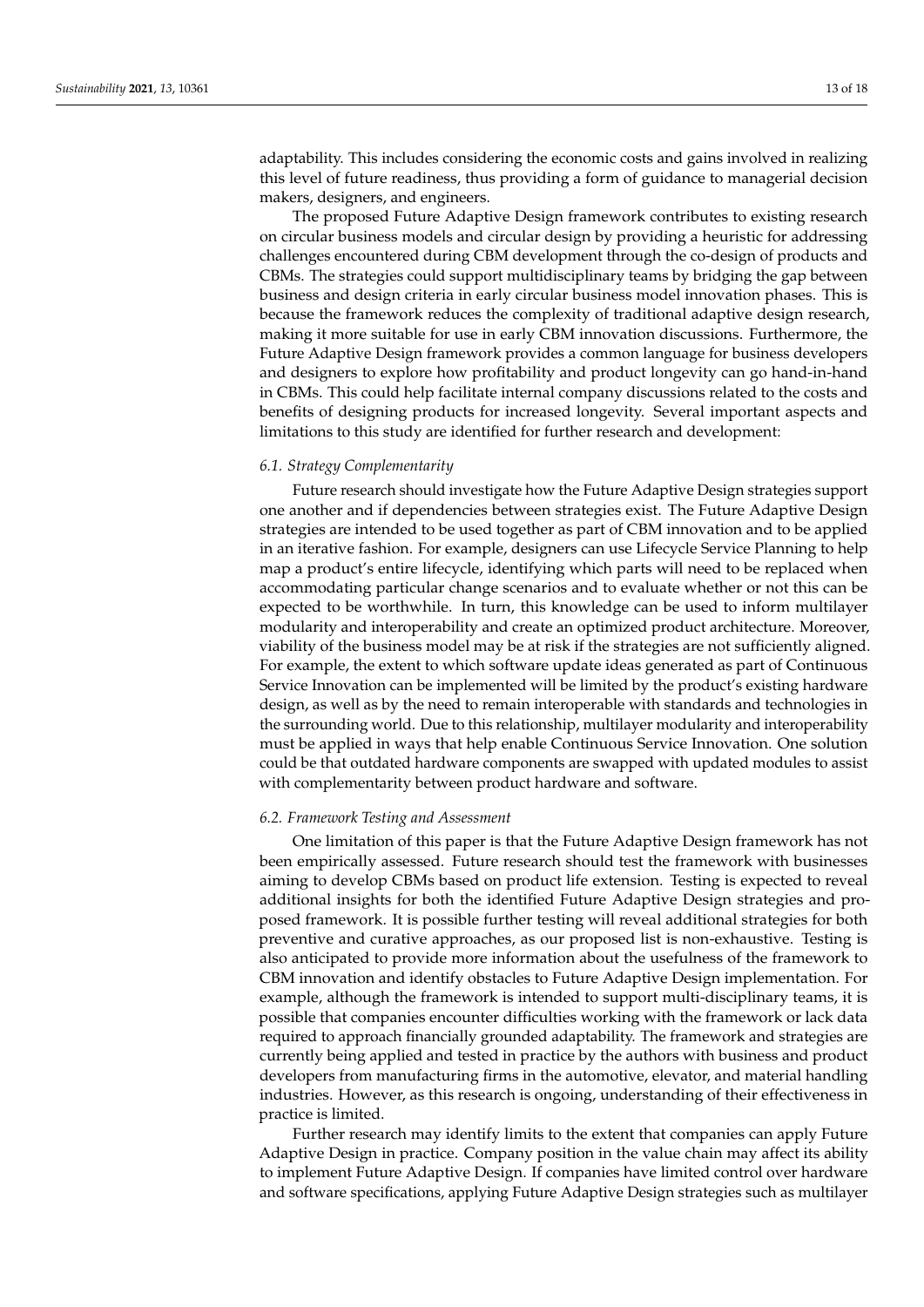modularity and interoperability or Continuous Service Innovation may be more challenging as compared to companies having complete control. For example, as a relatively small mobile phone manufacturer, Fairphone is squeezed between large subcontractors of electronics and operating systems who have greater influence on component lifetimes and compatibility between different versions of software applications. Thus, Fairphone subcontractors dictate the "death date" for the hardware, for example, if the production of a chipset model is stopped or if a newer version of Android no longer supports the previous chipset. The presented Future Adaptive Design framework does not currently provide ways to address this; however, understanding such limitations and associated risks is necessary and should be further investigated.

The study has also not investigated company interest in Future Adaptive Design approaches. There may be limits to the extent companies are willing to apply Future Adaptive Design in practice. We assume one prerequisite for Future Adaptive Design is that companies desire to adopt CBMs based on product life extension. However, not all companies may have interest in such models. This might particularly be the case in developing nations where companies have been documented to be less engaged with environmental responsibility [\[81\]](#page-16-31). Still, Future Adaptive Design may even be attractive to such firms if it is a way to increase market competitiveness, save costs, or increase profits. Moreover, another presumed limitation of the research is its lack of applicability to bioeconomy applications such as agricultural waste [\[82\]](#page-17-0). This is because most of the strategies in the literature that the current framework draws from are aimed at designing durable goods. Thus, future research could focus on the applicability and attractiveness of Future Adaptive Design, both to firms in developed and developing countries and in different industry sectors.

#### *6.3. Environmental Considerations*

Extending product lifetimes is promoted as an important avenue to reducing environmental impacts [\[83\]](#page-17-1); it allows spreading impacts from production over more use or function. However, extending product lifetimes does not always reduce environmental impact. Particularly with energy-consuming products, new products may be more efficient than older ones, and in these cases, product replacement could prove more environmentally beneficial than prolonging product use [\[10,](#page-14-9)[84\]](#page-17-2). Because the Future Adaptive Design framework does not specifically account for this, business developers and designers must be sure to review the ecological impacts associated with prolonging the product life of a specific product. Future research could also aim to integrate this aspect more directly into the existing Future Adaptive Design framework. Embedding environmental aspects into this framework would also align with recent research that highlights the importance of adding environmental value to existing cultural values [\[85\]](#page-17-3).

At the same time, however, the Future Adaptive Design strategies could likely already help address this concern. For example, multilayer modularity and interoperability can enable the upgrading of inefficient product parts to improve product efficiencies. Moreover, while the Future Adaptive Design framework presented here promotes balancing economic costs and benefits by means of financially grounded adaptability, a similar approach could be taken with ecological costs (environmental impacts). To enact environmentally grounded adaptability would merely require a different data set. For example, by using lifecycle inventories also used for lifecycle assessments, practitioners can evaluate the ecological impacts associated with adapting products for extended lifetime and avoid creating adaptive product-service offerings that result in more environmental impact than their non-adaptive counterparts [\[84\]](#page-17-2).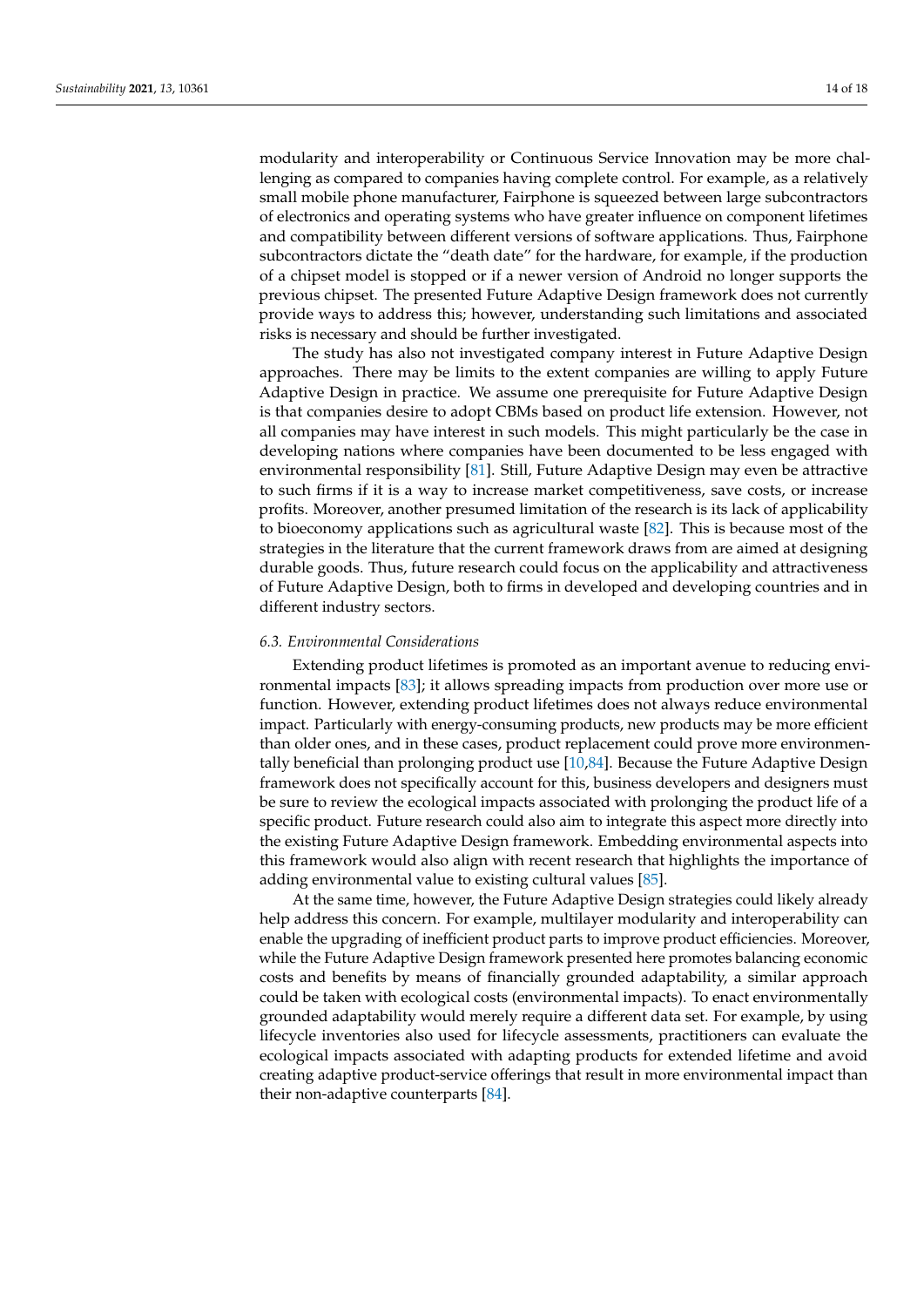**Author Contributions:** T.N., K.A.W., D.D. and M.d.H. jointly contributed to conceptual development of the Future Adaptive Design strategies and framework as well as rounds of editing and writing. In addition: T.N. initiated the paper and contributed with the original conceptualization of the Future Adaptive Design strategies; K.A.W. compiled the final full draft, structured and edited all sections, and focused on the background, discussion, and conclusions; D.D. focused on the presentation of the Future Adaptive Design strategies and environmental considerations in the discussion; M.d.H. contributed to the theoretical background and the positioning of Future Adaptive Design; R.H.W.B. contributed to structuring and framing the paper in addition to reading and commenting. All authors have read and agreed to the published version of the manuscript.

**Funding:** This research was supported by the Swedish Energy Agency (Energimyndigheten) as part of the research programs Design for Everyday Energy Efficiency, Grant Number 2019-001773, and the FFI program grant nr 2019-027646.

**Acknowledgments:** We want to thank researchers at RISE Sustainable Business for valuable discussions on design and circular business models. We especially want to acknowledge Mats Williander's contribution in the early ideation and conceptualization of the Future Adaptive Design framework. We also want to thank our reviewers whose comments have contributed significantly to manuscript development as well as those companies that have been willing to test the Future Adaptive Design framework in their circular business model innovation and circular design processes.

**Conflicts of Interest:** The authors declare no conflict of interest.

# **References**

- <span id="page-14-0"></span>1. Steffen, W.; Broadgate, W.; Deutsch, L.; Gaffney, O.; Ludwig, C. The trajectory of the Anthropocene: The Great Acceleration. *Anthr. Rev.* **2015**, *2*, 81–98. [\[CrossRef\]](http://doi.org/10.1177/2053019614564785)
- <span id="page-14-1"></span>2. Steffen, W.; Sanderson, A.; Tyson, P.; Jäger, J.; Matson, P.; Moore, B., III; Oldfield, F.; Richardson, K.; Schellnhuber, J.H.; Turner, B.L., II; et al. *Global Change and the Earth System: A Planet Under Pressure*; The IGBP Book Series; Springer: Berlin/Heidelberg, Germany, 2004; p. 336.
- <span id="page-14-2"></span>3. European Commission. *A New Circular Economy Action Plan for a Cleaner and More Competitive Europe*; European Commission: Brussels, Belgium, 2020.
- <span id="page-14-3"></span>4. Ellen MacArthur Foundation. *Towards the Circular Economy Volume 2: Opportunities for the Consumer Goods Sector*; Ellen MacArthur Foundation: Isle of Wight, UK, 2013.
- <span id="page-14-4"></span>5. Den Hollander, M.C.; Bakker, C.A.; Hultink, E.J. Product Design in a Circular Economy: Development of a Typology of Key Concepts and Terms. *J. Ind. Ecol.* **2017**, *21*, 517–525. [\[CrossRef\]](http://doi.org/10.1111/jiec.12610)
- <span id="page-14-5"></span>6. Stahel, W. *The Performance Economy*; Palgrave Macmillan: New York, NY, USA, 2010.
- <span id="page-14-6"></span>7. Korhonen, J.; Nuur, C.; Feldmann, A.; Birkie, S.E. Circular economy as an essentially contested concept. *J. Clean. Prod.* **2018**, *175*, 544–552. [\[CrossRef\]](http://doi.org/10.1016/j.jclepro.2017.12.111)
- <span id="page-14-7"></span>8. Linder, M.; Williander, M. Circular Business Model Innovation: Inherent Uncertainties. *Bus. Strategy Environ.* **2017**, *26*, 182–196. [\[CrossRef\]](http://doi.org/10.1002/bse.1906)
- <span id="page-14-8"></span>9. Nußholz, J.L.K. Circular Business Models: Defining a Concept and Framing an Emerging Research Field. *Sustainability* **2017**, *9*, 1810. [\[CrossRef\]](http://doi.org/10.3390/su9101810)
- <span id="page-14-9"></span>10. Bakker, C.; Wang, F.; Huisman, J.; Hollander, M.D. Products that go round: Exploring product life extension through design. *J. Clean. Prod.* **2014**, *69*, 10–16. [\[CrossRef\]](http://doi.org/10.1016/j.jclepro.2014.01.028)
- <span id="page-14-10"></span>11. Ertz, M.; Leblanc-Proulx, S.; Sarigöllü, E.; Morin, V. Made to break? A taxonomy of business models on product lifetime extension. *J. Clean. Prod.* **2019**, *234*, 867–880. [\[CrossRef\]](http://doi.org/10.1016/j.jclepro.2019.06.264)
- 12. Whalen, K.A. Three circular business models that extend product value and their contribution to resource efficiency. *J. Clean. Prod.* **2019**, *226*, 1128–1137. [\[CrossRef\]](http://doi.org/10.1016/j.jclepro.2019.03.128)
- <span id="page-14-11"></span>13. Den Hollander, M.C. Design for Managing Obsolescence: A Design Methodology for Preserving Product Integrity in a Circular Economy. Ph.D. Thesis, Delft University of Technology, Delft, The Netherlands, 2018. [\[CrossRef\]](http://doi.org/10.4233/UUID:3F2B2C52-7774-4384-A2FD-7201688237AF)
- <span id="page-14-12"></span>14. Vermunt, D.; Negro, S.; Verweij, P.; Kuppens, D.; Hekkert, M. Exploring barriers to implementing different circular business models. *J. Clean. Prod.* **2019**, *222*, 891–902. [\[CrossRef\]](http://doi.org/10.1016/j.jclepro.2019.03.052)
- <span id="page-14-13"></span>15. Whalen, K.A.; Milios, L.; Nußholz, J. Bridging the gap: Barriers and potential for scaling reuse practices in the Swedish ICT sector. *Resour. Conserv. Recycl.* **2018**, *135*, 123–131. [\[CrossRef\]](http://doi.org/10.1016/j.resconrec.2017.07.029)
- <span id="page-14-14"></span>16. Burns, B. Re-evaluating Obsolescence and Planning for It. In *Longer Lasting Products*; Cooper, T., Ed.; Routledge: London, UK, 2016; pp. 39–60.
- <span id="page-14-15"></span>17. Henry, P. Sustainable Consumption: Tackling Premature Obsolescence in Europe [Presentation]. Available online: [https:](https://www.eesc.europa.eu/sites/default/files/files/pierre_henry_-_european_commission_dg_environment_-_sustainable_consumption_-_tackling_premature_obsolescence.pdf) [//www.eesc.europa.eu/sites/default/files/files/pierre\\_henry\\_-\\_european\\_commission\\_dg\\_environment\\_-\\_sustainable\\_](https://www.eesc.europa.eu/sites/default/files/files/pierre_henry_-_european_commission_dg_environment_-_sustainable_consumption_-_tackling_premature_obsolescence.pdf) [consumption\\_-\\_tackling\\_premature\\_obsolescence.pdf](https://www.eesc.europa.eu/sites/default/files/files/pierre_henry_-_european_commission_dg_environment_-_sustainable_consumption_-_tackling_premature_obsolescence.pdf) (accessed on 12 October 2018).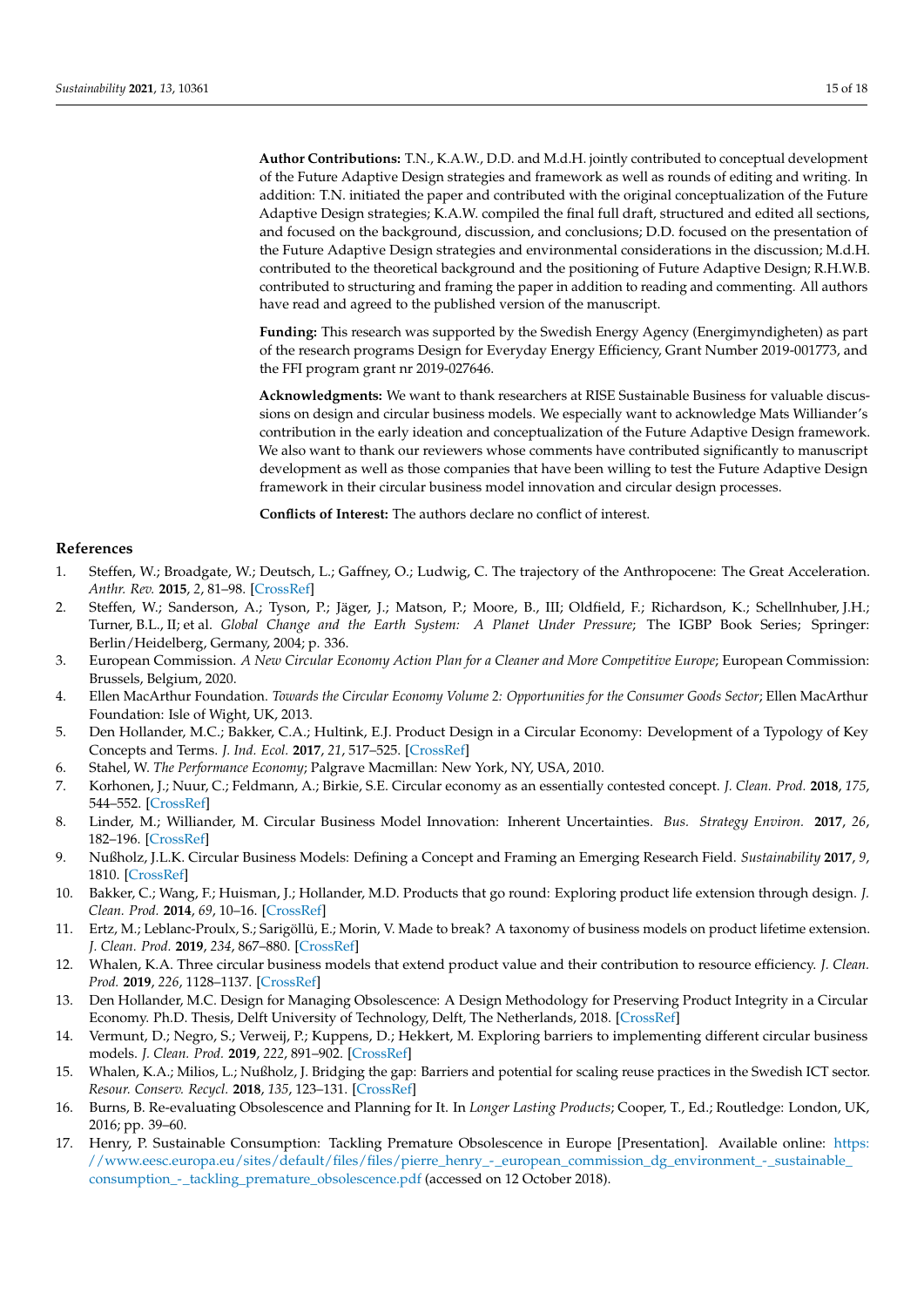- <span id="page-15-0"></span>18. Kasarda, M.E.; Terpenny, J.P.; Inman, D.; Precoda, K.R.; Jelesko, J.; Sahin, A.; Park, J. Design for adaptability (DFAD)—A new concept for achieving sustainable design. *Robot. Comput. Manuf.* **2007**, *23*, 727–734. [\[CrossRef\]](http://doi.org/10.1016/j.rcim.2007.02.004)
- <span id="page-15-1"></span>19. Gu, P.; Xue, D.; Nee, A. Adaptable design: Concepts, methods, and applications. *Proc. Inst. Mech. Eng. Part B J. Eng. Manuf.* **2009**, *223*, 1367–1387. [\[CrossRef\]](http://doi.org/10.1243/09544054JEM1387)
- <span id="page-15-2"></span>20. Zhang, J.; Xue, D.; Gu, P. Adaptable design of open architecture products with robust performance. *J. Eng. Des.* **2015**, *26*, 1–23. [\[CrossRef\]](http://doi.org/10.1080/09544828.2015.1012055)
- <span id="page-15-3"></span>21. Bocken, N.; Strupeit, L.; Whalen, K.; Nußholz, J. A Review and Evaluation of Circular Business Model Innovation Tools. *Sustainability* **2019**, *11*, 2210. [\[CrossRef\]](http://doi.org/10.3390/su11082210)
- <span id="page-15-4"></span>22. Fletcher, D.; Brennan, R.W.; Gu, P. A Method for Quantifying Adaptability in Engineering Design. *Concurr. Eng.* **2009**, *17*, 279–289. [\[CrossRef\]](http://doi.org/10.1177/1063293X09352123)
- <span id="page-15-5"></span>23. Li, Y.; Xue, D.; Gu, P. Design for Product Adaptability. *Concurr. Eng.* **2008**, *16*, 221–232. [\[CrossRef\]](http://doi.org/10.1177/1063293X08096178)
- <span id="page-15-6"></span>24. Jabareen, Y. Building a Conceptual Framework: Philosophy, Definitions, and Procedure. *Int. J. Qual. Methods* **2009**, *8*, 49–62. [\[CrossRef\]](http://doi.org/10.1177/160940690900800406)
- <span id="page-15-7"></span>25. Benabdellah, A.C.; Bouhaddou, I.; Benghabrit, A.; Benghabrit, O. A systematic review of design for X techniques from 1980 to 2018: Concepts, applications, and perspectives. *Int. J. Adv. Manuf. Technol.* **2019**, *102*, 3473–3502. [\[CrossRef\]](http://doi.org/10.1007/s00170-019-03418-6)
- <span id="page-15-8"></span>26. Sassanelli, C.; Urbinati, A.; Rosa, P.; Chiaroni, D.; Terzi, S. Addressing circular economy through design for X approaches: A systematic literature review. *Comput. Ind.* **2020**, *120*, 103245. [\[CrossRef\]](http://doi.org/10.1016/j.compind.2020.103245)
- <span id="page-15-9"></span>27. Dubois, A.; Gadde, L.-E. Systematic combining: An abductive approach to case research. *J. Bus. Res.* **2002**, *55*, 553–560. [\[CrossRef\]](http://doi.org/10.1016/S0148-2963(00)00195-8)
- <span id="page-15-10"></span>28. Nyström, T. Adaptive Design for Circular Business Models in the Automotive Manufacturing Industry. Ph.D. Thesis, University of Gothenburg, Gothenburg, Sweden, 2019.
- <span id="page-15-11"></span>29. Jacobs, M.; Droge, C.; Vickery, S.K.; Calantone, R. Product and Process Modularity's Effects on Manufacturing Agility and Firm Growth Performance. *J. Prod. Innov. Manag.* **2010**, *28*, 123–137. [\[CrossRef\]](http://doi.org/10.1111/j.1540-5885.2010.00785.x)
- <span id="page-15-12"></span>30. Hashemian, M. Design for Adaptability. Ph.D. Thesis, The University of Saskatchewan, Saskatoon, SK, Canada, 2005.
- <span id="page-15-13"></span>31. Gatenby, D.A.; Foo, G. Design forX(DFX): Key to Competitive, Profitable Products. *AT&T Tech. J.* **1990**, *69*, 2–13. [\[CrossRef\]](http://doi.org/10.1002/j.1538-7305.1990.tb00332.x)
- <span id="page-15-14"></span>32. Gu, P.; Hashemian, M.; Nee, A.Y.C. Adaptable Design. *CIRP Ann.* **2004**, *53*, 539–557. Available online: [http://www.sciencedirect.](http://www.sciencedirect.com/science/article/pii/S0007850607600286) [com/science/article/pii/S0007850607600286](http://www.sciencedirect.com/science/article/pii/S0007850607600286) (accessed on 10 May 2021). [\[CrossRef\]](http://doi.org/10.1016/S0007-8506(07)60028-6)
- <span id="page-15-15"></span>33. Uckun, S.; Mackey, R.; Do, M.; Zhou, R.; Huang, E.; Shah, J.J. Measures of product design adaptability for changing requirements. *Artif. Intell. Eng. Des. Anal. Manuf.* **2014**, *28*, 353–368. [\[CrossRef\]](http://doi.org/10.1017/S0890060414000523)
- <span id="page-15-16"></span>34. Fletcher, C.D. Adaptable Design Quantification. Ph.D. Thesis, The University of Calgary, Calgary, AB, Canada, 2007.
- <span id="page-15-17"></span>35. Peng, Q.; Liu, Y.; Gu, P.; Fan, Z. Development of an Open-Architecture Electric Vehicle Using Adaptable Design. In *Recent Advances in Computational Mechanics and Simulations*; Springer International Publishing: Berlin/Heidelberg, Germany, 2013; pp. 79–90.
- <span id="page-15-18"></span>36. Tu, Q.; Vonderembse, M.A.; Ragu-Nathan, T.S.; Ragu-Nathan, B. Measuring Modularity-Based Manufacturing Practices and Their Impact on Mass Customization Capability: A Customer-Driven Perspective. *Decis. Sci.* **2004**, *35*, 147–168. [\[CrossRef\]](http://doi.org/10.1111/j.00117315.2004.02663.x)
- <span id="page-15-19"></span>37. Ferguson, S.; Kasprzak, E.; Lewis, K. Designing a family of reconfigurable vehicles using multilevel multidisciplinary design optimization. *Struct. Multidiscip. Optim.* **2008**, *39*, 171–186. [\[CrossRef\]](http://doi.org/10.1007/s00158-008-0319-3)
- <span id="page-15-20"></span>38. Engel, A.; Browning, T.R.; Reich, Y. Designing Products for Adaptability: Insights from Four Industrial Cases. *Decis. Sci.* **2017**, *48*, 875–917. [\[CrossRef\]](http://doi.org/10.1111/deci.12254)
- <span id="page-15-21"></span>39. Raworth, K. *Doughnut Economics: Seven Ways to Think Like a 21st Century Economist*; Random House: London, UK, 2017.
- <span id="page-15-22"></span>40. Nyström, T.; Williander, M. Business Models: The Silent Ruler of Firms. In Proceedings of the 6th International Conference on Life Cycle Management—LCM 2013. 2013. Available online: <https://research.chalmers.se/en/publication/177627> (accessed on 5 November 2019).
- <span id="page-15-23"></span>41. Slade, G. *Made to Break: Technology and Obsolescence in America*; Harvard University Press: Cambridge, MA, USA, 2009.
- <span id="page-15-24"></span>42. Cao, H.; Chang, R.; Kallal, J.; Manalo, G.; Mccord, J.; Shaw, J.; Starner, H. Adaptable apparel: A sustainable design solution for excess apparel consumption problem. *J. Fash. Mark. Manag. Int. J.* **2014**, *18*, 52–69. [\[CrossRef\]](http://doi.org/10.1108/JFMM-08-2012-0046)
- <span id="page-15-25"></span>43. van den Berg, R.B.R.; Magnier, L.B.M.; Mugge, R. Premature Product Replacement: An Exploration of the Reasons Why People Replace Products. In Proceedings of the IS4CE2020 Conference of the International Society for the Circular Economy, Exeter, UK, 6–7 July 2020.
- <span id="page-15-26"></span>44. Makov, T.; Fishman, T.; Chertow, M.R.; Blass, V. What Affects the Secondhand Value of Smartphones: Evidence from eBay. *J. Ind. Ecol.* **2018**, *23*, 549–559. [\[CrossRef\]](http://doi.org/10.1111/jiec.12806)
- <span id="page-15-27"></span>45. Diener, D.L.; Kushnir, D.; Tillman, A.-M. Scrap happens: A case of industrial end-users, maintenance and component remanufacturing outcome. *J. Clean. Prod.* **2019**, *213*, 863–871. [\[CrossRef\]](http://doi.org/10.1016/j.jclepro.2018.12.186)
- 46. Chapman, J. *Emotionally Durable Design*; Routledge: London, UK, 2012.
- <span id="page-15-28"></span>47. Cooper, T. Inadequate Life? Evidence of Consumer Attitudes to Product Obsolescence. *J. Consum. Policy* **2004**, *27*, 421–449. [\[CrossRef\]](http://doi.org/10.1007/s10603-004-2284-6)
- <span id="page-15-29"></span>48. Rose, C.M. Design for Environment: A Method for Formulating Product End-of-Life Strategies. Ph.D. Thesis, Stanford University, Stanford, CA, USA, 2000.
- <span id="page-15-30"></span>49. Bocken, N.M.P.; de Pauw, I.; Bakker, C.A.; van der Grinten, B. Product design and business model strategies for a circular economy. *J. Ind. Prod. Eng.* **2016**, *33*, 308–320. [\[CrossRef\]](http://doi.org/10.1080/21681015.2016.1172124)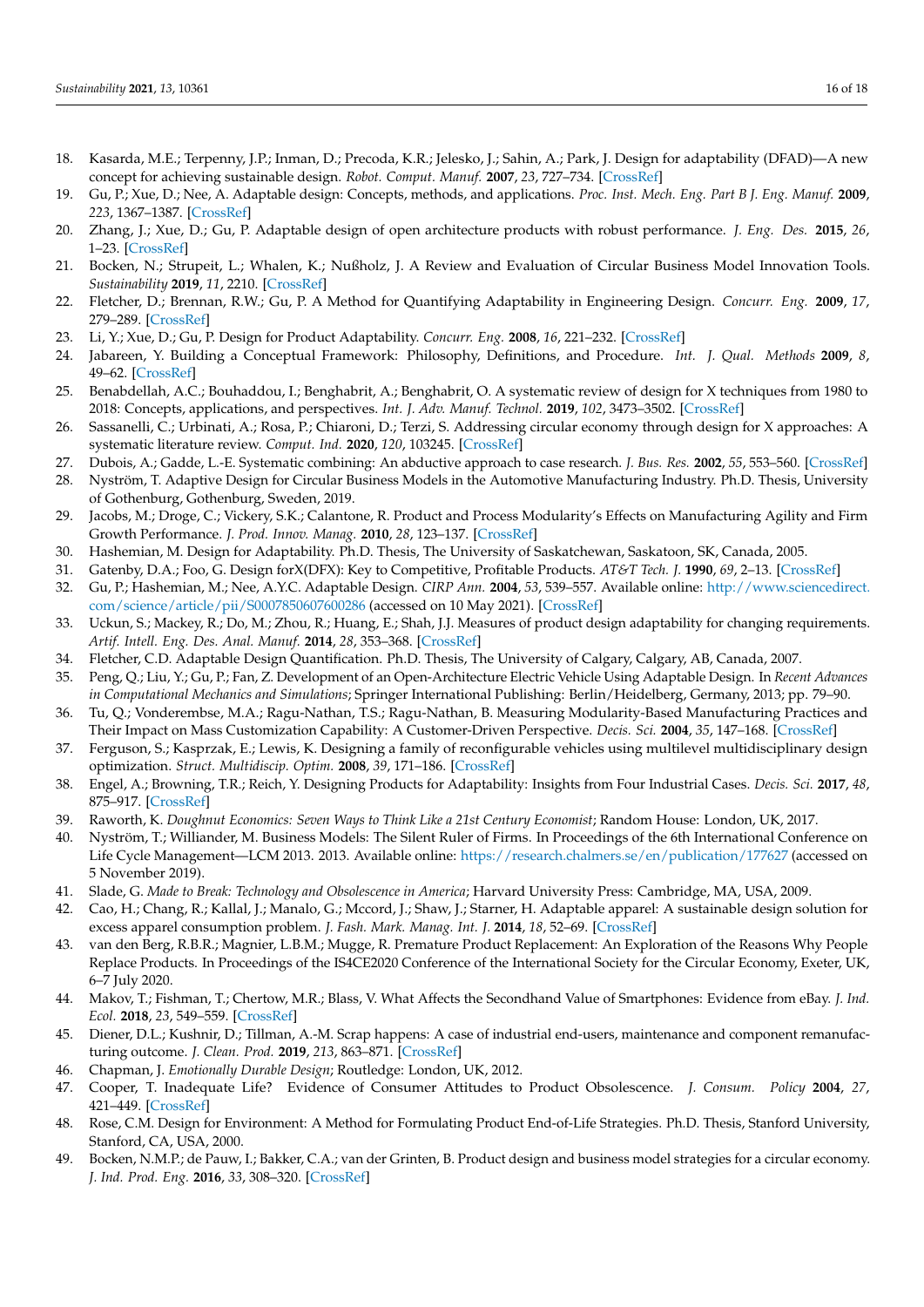- <span id="page-16-0"></span>50. Bovea, M.D.; Pérez-Belis, V. Identifying design guidelines to meet the circular economy principles: A case study on electric and electronic equipment. *J. Environ. Manag.* **2018**, *228*, 483–494. [\[CrossRef\]](http://doi.org/10.1016/j.jenvman.2018.08.014)
- <span id="page-16-1"></span>51. Van den Berg, M.R.; Bakker, C.A. A product design framework for a circular economy. *Prod. Lifetimes Environ.* **2015**, 365–379. Available online: <http://resolver.tudelft.nl/uuid:307f8b21-f24b-4ce1-ae45-85bdf1d4f471> (accessed on 12 May 2021).
- <span id="page-16-2"></span>52. Moreno, M.; de los Rios, C.; Rowe, Z.; Charnley, F. A Conceptual Framework for Circular Design. *Sustainability* **2016**, *8*, 937. [\[CrossRef\]](http://doi.org/10.3390/su8090937)
- <span id="page-16-3"></span>53. Koppman, S. Making art work: Creative assessment as boundary work. *Poetics* **2014**, *46*, 1–21. [\[CrossRef\]](http://doi.org/10.1016/j.poetic.2014.09.001)
- <span id="page-16-4"></span>54. Haunschild, D.R.; Eikhof, A. Understanding in multinational organizations. *J. Organ. Behav.* **2007**, *28*, 303–325.
- <span id="page-16-5"></span>55. Garrett, J. *The Elements of User Experience: User-Centered Design for the Web and Beyond*; New Riders: Berkeley, CA, USA, 2011.
- <span id="page-16-6"></span>56. Schmidt, R.; Deamer, J.; Austin, S. Understanding Adaptability through Layer Dependencies. In Proceedings of the ICED 11— 18th International Conference on Engineering Design—Impacting Society through Engineering Design, Lyngby/Copenhagen, Denmark, 15–19 August 2011.
- <span id="page-16-7"></span>57. Linton, J.D.; Jayaraman, V. A framework for identifying differences and similarities in the managerial competencies associated with different modes of product life extension. *Int. J. Prod. Res.* **2005**, *43*, 1807–1829. [\[CrossRef\]](http://doi.org/10.1080/13528160512331326440)
- <span id="page-16-8"></span>58. Brand, S. *The Clock of the Long Now: Time and Responsibility*; Perseus Books Group: New York, NY, USA, 2000.
- <span id="page-16-9"></span>59. Cerf, V.G. Making Innovation Happen: 2016 IRI Medal Address. *Res. Manag.* **2016**, *59*, 25–29. [\[CrossRef\]](http://doi.org/10.1080/08956308.2016.1232134)
- <span id="page-16-10"></span>60. Galvin, P.; Morkel, A. Modularity on Industry Structure: The Case of the World the Effect of Product Bicycle Industry. *Ind. Innov.* **2001**, *8*, 31–47. [\[CrossRef\]](http://doi.org/10.1080/13662710120034392)
- <span id="page-16-11"></span>61. Lindgren, M.; Bandhold, H. *Scenario Planning: The Link between Future and Strategy*; Palgrave Macmillan: London, UK, 2003.
- <span id="page-16-12"></span>62. Daley, D.T. *The Little Black Book of Maintenance Excellence*; Industrial Press Inc.: New York, NY, USA, 2008.
- <span id="page-16-13"></span>63. Korpi, E.; Ala-Risku, T. Life cycle costing: A review of published case studies. *Manag. Audit. J.* **2008**, *23*, 240–261. [\[CrossRef\]](http://doi.org/10.1108/02686900810857703)
- <span id="page-16-14"></span>64. Stark, J. Product Lifecycle Management (PLM). In *Product Lifecycle Management (Volume 1): 21st Century Paradigm for Product Realisation*; Springer: Cham, Germany, 2020.
- <span id="page-16-15"></span>65. Heyes, G.; Sharmina, M.; Mendoza, J.M.F.; Gallego-Schmid, A.; Azapagic, A. Developing and implementing circular economy business models in service-oriented technology companies. *J. Clean. Prod.* **2018**, *177*, 621–632. [\[CrossRef\]](http://doi.org/10.1016/j.jclepro.2017.12.168)
- <span id="page-16-16"></span>66. Tukker, A. Product services for a resource-efficient and circular economy—A review. *J. Clean. Prod.* **2015**, *97*, 76–91. [\[CrossRef\]](http://doi.org/10.1016/j.jclepro.2013.11.049)
- <span id="page-16-17"></span>67. Bressanelli, G.; Adrodegari, F.; Perona, M.; Saccani, N. Exploring How Usage-Focused Business Models Enable Circular Economy through Digital Technologies. *Sustainability* **2018**, *10*, 639. [\[CrossRef\]](http://doi.org/10.3390/su10030639)
- <span id="page-16-18"></span>68. Chowdhury, S.; Haftor, D.; Pashkevich, N. Smart Product-Service Systems (Smart PSS) in Industrial Firms: A Literature Review. *Procedia CIRP* **2018**, *73*, 26–31. [\[CrossRef\]](http://doi.org/10.1016/j.procir.2018.03.333)
- <span id="page-16-19"></span>69. Longmuss, J.; Poppe, E. Planned obsolescence: Who are those planners? In *PLATE 2017 Conference Proceedings*; Bakker, C., Ruth, M., Eds.; Delft University of Technology and IOS Press: Delft, The Netherlands, 2017.
- <span id="page-16-20"></span>70. Guiltinan, J. Creative Destruction and Destructive Creations: Environmental Ethics and Planned Obsolescence. *J. Bus. Ethics* **2008**, *89*, 19–28. [\[CrossRef\]](http://doi.org/10.1007/s10551-008-9907-9)
- <span id="page-16-21"></span>71. Boyer, R.H.W.; Mellquist, A.; Williander, M.; Fallahi, S.; Nyström, T.; Linder, M.; Algurén, P.; Vanacore, E.; Hunka, A.D.; Rex, E.; et al. Three-dimensional product circularity. *J. Ind. Ecol.* **2021**. [\[CrossRef\]](http://doi.org/10.1111/jiec.13109)
- <span id="page-16-22"></span>72. Ellen MacArthur Foundation. *Delivering the Circular Economy: A Toolkit for Policymakers*; 2015; pp. 19–32. Available online: [https://](https://www.ellenmacarthurfoundation.org/assets/downloads/publications/EllenMacArthurFounda-tion_PolicymakerToolkit.pdf) [www.ellenmacarthurfoundation.org/assets/downloads/publications/EllenMacArthurFounda-tion\\_PolicymakerToolkit.pdf](https://www.ellenmacarthurfoundation.org/assets/downloads/publications/EllenMacArthurFounda-tion_PolicymakerToolkit.pdf) (accessed on 9 October 2020).
- <span id="page-16-23"></span>73. Braungart, M.; McDonough, W.; Bollinger, A. Cradle-to-cradle design: Creating healthy emissions—A strategy for eco-effective product and system design. *J. Clean. Prod.* **2007**, *15*, 1337–1348. [\[CrossRef\]](http://doi.org/10.1016/j.jclepro.2006.08.003)
- <span id="page-16-24"></span>74. Sirkin, T.; Houten, M.T. The cascade chain: A theory and tool for achieving resource sustainability with applications for product design. *Resour. Conserv. Recycl.* **1994**, *10*, 213–276. [\[CrossRef\]](http://doi.org/10.1016/0921-3449(94)90016-7)
- <span id="page-16-25"></span>75. Nußholz, J. A circular business model mapping tool for creating value from prolonged product lifetime and closed material loops. *J. Clean. Prod.* **2018**, *197*, 185–194. [\[CrossRef\]](http://doi.org/10.1016/j.jclepro.2018.06.112)
- <span id="page-16-26"></span>76. Hansson, M.; Lakso, J. Slutrapport: Potentialen för Lokala Energilager i Distributionsnäten. Power Circle. 2016. Available online: <https://powercircle.org/wp-content/uploads/2020/05/2016-Potentialen-fo%CC%88r-lokala-energilager.pdf> (accessed on 15 October 2020).
- <span id="page-16-27"></span>77. Pehlken, A.; Roy, G. Identifying LCA-elements in scrap tire recycling. *Sustain. Irrig. Manag. Technol. Policies* **2006**, *92*. [\[CrossRef\]](http://doi.org/10.2495/wm060351)
- <span id="page-16-28"></span>78. Mellquist, A.C.; Jonasson, C.; Diener, D.; Norefjäll, F.; Linder, M.; Altmann, P.; Nyström, T. Circular Economy in a Business Eco-System: Integrated Sensors and New Recycling Technology for Heavy Vehicle Tyres. Available online: [https://www.ri.se/](https://www.ri.se/sites/default/files/2020-05/D%C3%A4ckprojekt_Slutrapport_final_200518_1.pdf) [sites/default/files/2020-05/D%C3%A4ckprojekt\\_Slutrapport\\_final\\_200518\\_1.pdf](https://www.ri.se/sites/default/files/2020-05/D%C3%A4ckprojekt_Slutrapport_final_200518_1.pdf) (accessed on 15 October 2020).
- <span id="page-16-29"></span>79. Broman, G.I.; Robèrt, K.-H. A framework for strategic sustainable development. *J. Clean. Prod.* **2017**, *140*, 17–31. [\[CrossRef\]](http://doi.org/10.1016/j.jclepro.2015.10.121)
- <span id="page-16-30"></span>80. Mendoza, J.M.F.; Sharmina, M.; Schmid, A.G.; Heyes, G.; Azapagic, A. Integrating Backcasting and Eco-Design for the Circular Economy: The BECE Framework. *J. Ind. Ecol.* **2017**, *21*, 526–544. [\[CrossRef\]](http://doi.org/10.1111/jiec.12590)
- <span id="page-16-31"></span>81. Vuong, Q.; La, V.; Nguyen, H.T.; Ho, M.; Vuong, T. Identifying the moral–practical gaps in corporate social responsibility missions of Vietnamese firms: An event-based analysis of sustainability feasibility. *Corp. Soc. Responsib. Environ. Manag.* **2021**, *28*, 30–41. [\[CrossRef\]](http://doi.org/10.1002/csr.2029)